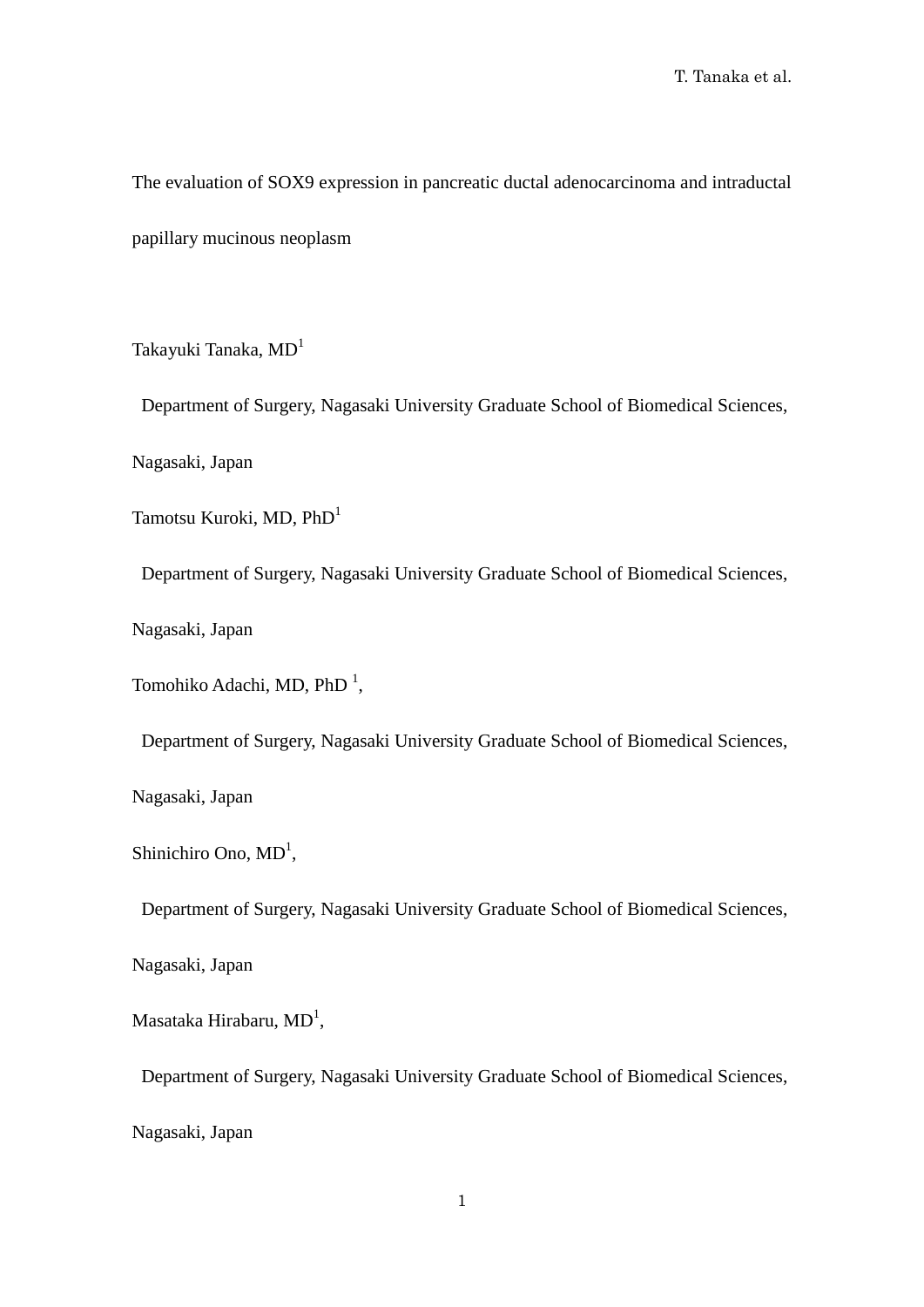Akihiko Soyama, MD, PhD<sup>1</sup>,

Department of Surgery, Nagasaki University Graduate School of Biomedical Sciences,

Nagasaki, Japan

Amane Kitasato, MD, PhD<sup>1</sup>,

Department of Surgery, Nagasaki University Graduate School of Biomedical Sciences,

Nagasaki, Japan

Mitsuhisa Takatsuki, MD, PhD<sup>1</sup>,

Department of Surgery, Nagasaki University Graduate School of Biomedical Sciences,

Nagasaki, Japan

Tomayoshi Hayashi, MD, PhD<sup>2</sup>,

Department of Pathology, Nagasaki University Graduate School of Biomedical

Sciences, Nagasaki, Japan

Susumu Eguchi, MD, PhD1

Department of Surgery, Nagasaki University Graduate School of Biomedical Sciences,

Nagasaki, Japan

<sup>1</sup> Department of Surgery, Nagasaki University Graduate School of Biomedical Sciences,

1-7-1 Sakamoto, Nagasaki 852-8501, Japan

<sup>2</sup> Department of Pathology, Nagasaki University Graduate School of Biomedical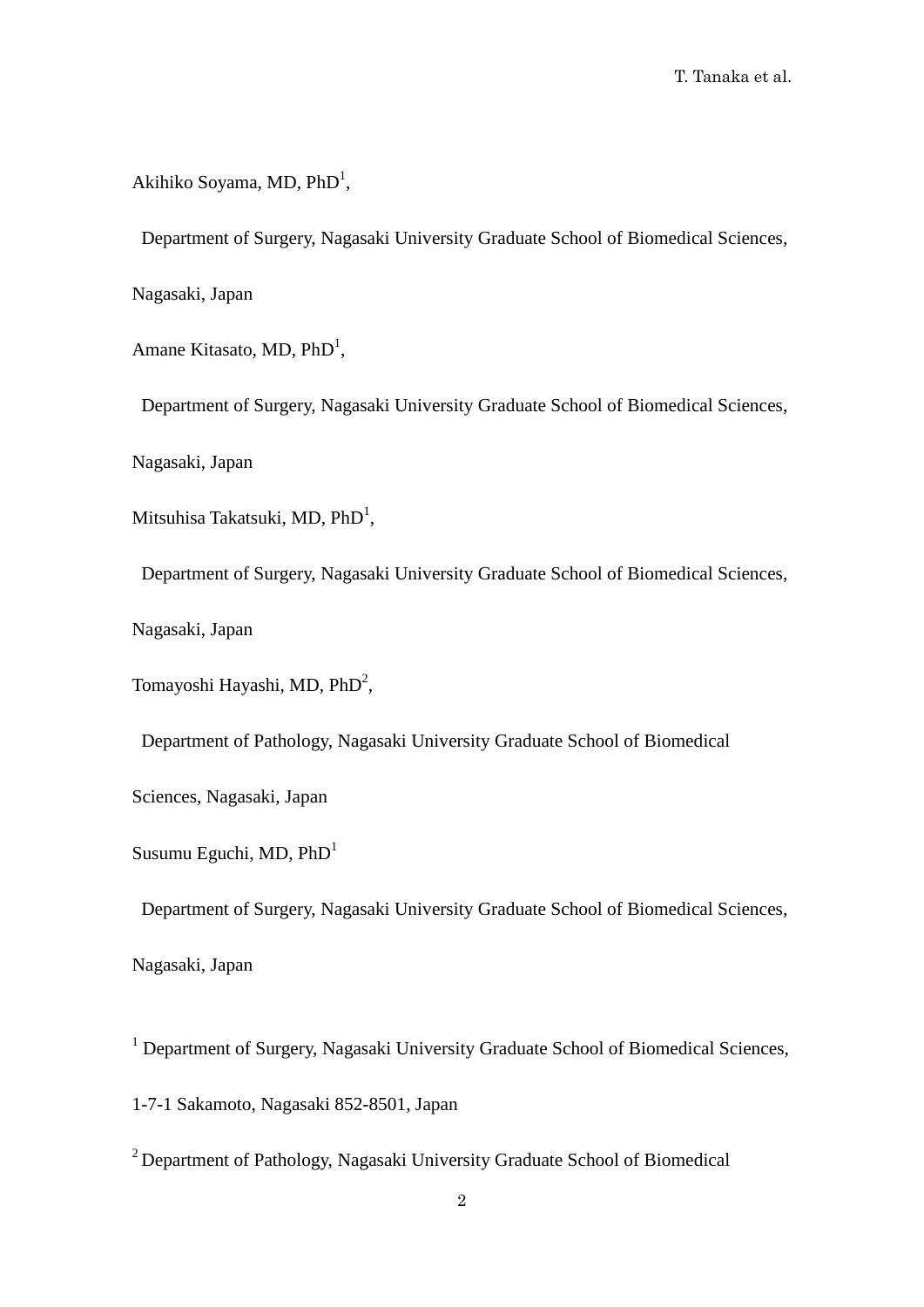Sciences, 1-7-1 Sakamoto, Nagasaki 852-8501, Japan

Running title: SOX9 in pancreatic ductal adenocarcinoma and IPMN

Correspondence to: Takayuki Tanaka Department of Surgery Nagasaki University Graduate School of Biomedical Sciences 1-7-1 Sakamoto, Nagasaki, 852-8501, Japan Phone: +81-95-819-7316 Fax: +81-95-819-7319 Email: pay-it-forward.197675@hotmail.co.jp

Disclosure: The authors have no conflicts of interest or funding to disclosure.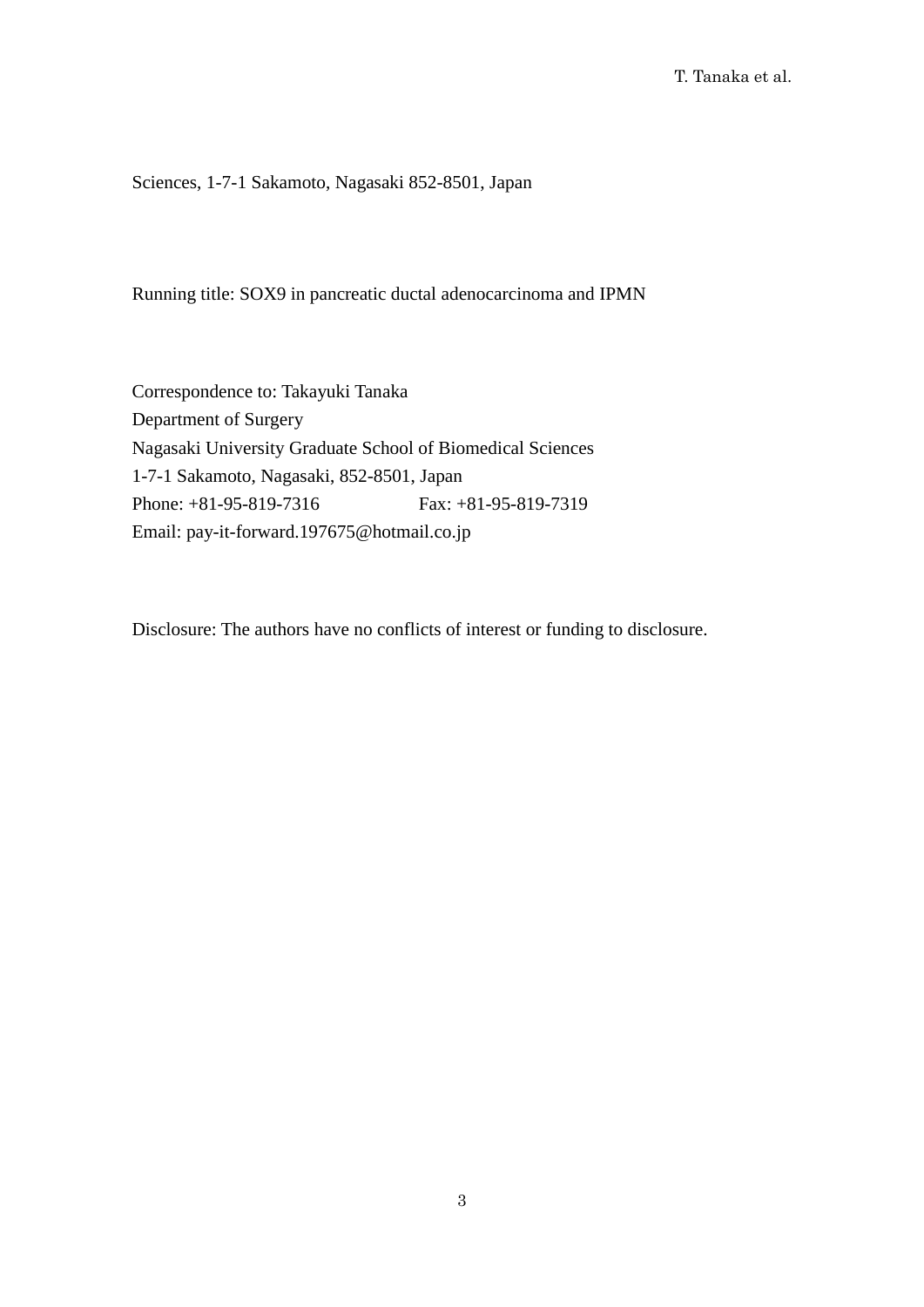#### **Abstract**

#### [Objectives]

Sex-determining region Y (SRY) box 9 (SOX9) is an important transcription factor required for development and has been implicated in several types of cancer. SOX9 has never been linked to pancreatic ductal adenocarcinoma (PDAC) and intraductal papillary mucinous neoplasm (IPMN) of the pancreas. The aim of this study is to investigate the relation between SOX9 and PDAC, as well as SOX9 and IPMN. [Methods]

Surgical specimens were obtained from 55 patients with PDAC and 68 patients with IPMN and were investigated using SOX9 immunohistochemical analysis.

# [Results]

The rate of SOX9-positive cells to total pancreatic duct epithelial cells in a normal pancreas was 82.7%. On the other hand, the SOX9-positive rate in PDAC was 0.8%. There was a significant difference between the normal pancreas and PDAC (p=0.0002). In IPMN, the SOX9-positive rate gradually decreased according to tumor progression, with the following rates observed: intraductal papillary mucinous adenoma (IPMA) (66.3%); noninvasive intraductal papillary mucinous carcinoma (NI-IPMC) (46.3%); minimally invasive intraductal papillary mucinous carcinoma (MI-IPMC) (30.5%); and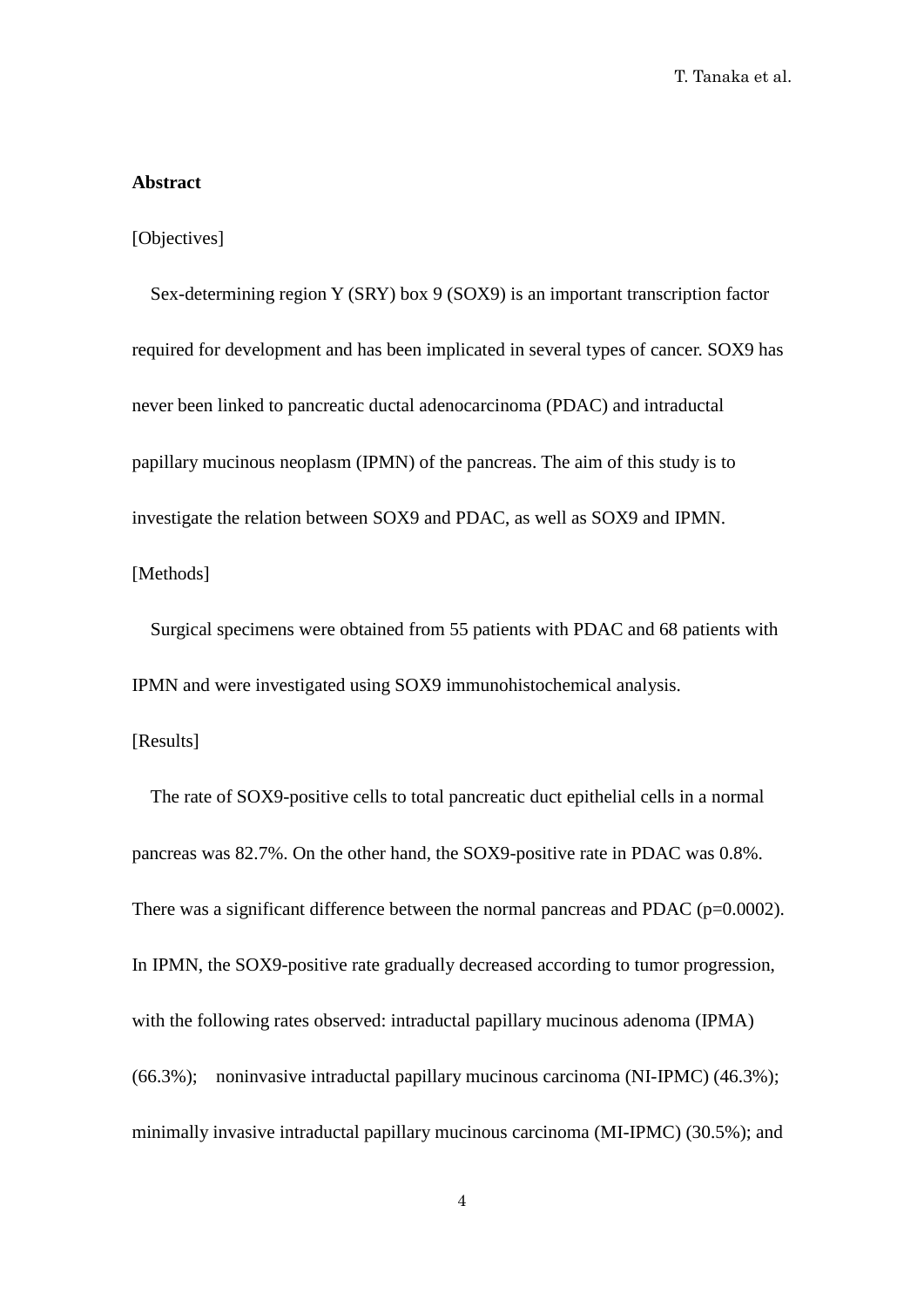invasive carcinoma originating in intraductal papillary mucinous carcinoma (IC-IPMC)

(2.3%). There were significant differences between each group ( $p<0.05$ ).

[Conclusion]

Our data suggested that SOX9 might contribute to carcinogenesis in PDAC and IPMN.

Key words: SOX9, pancreatic ductal adenocarcinoma, intraductal papillary mucinous neoplasm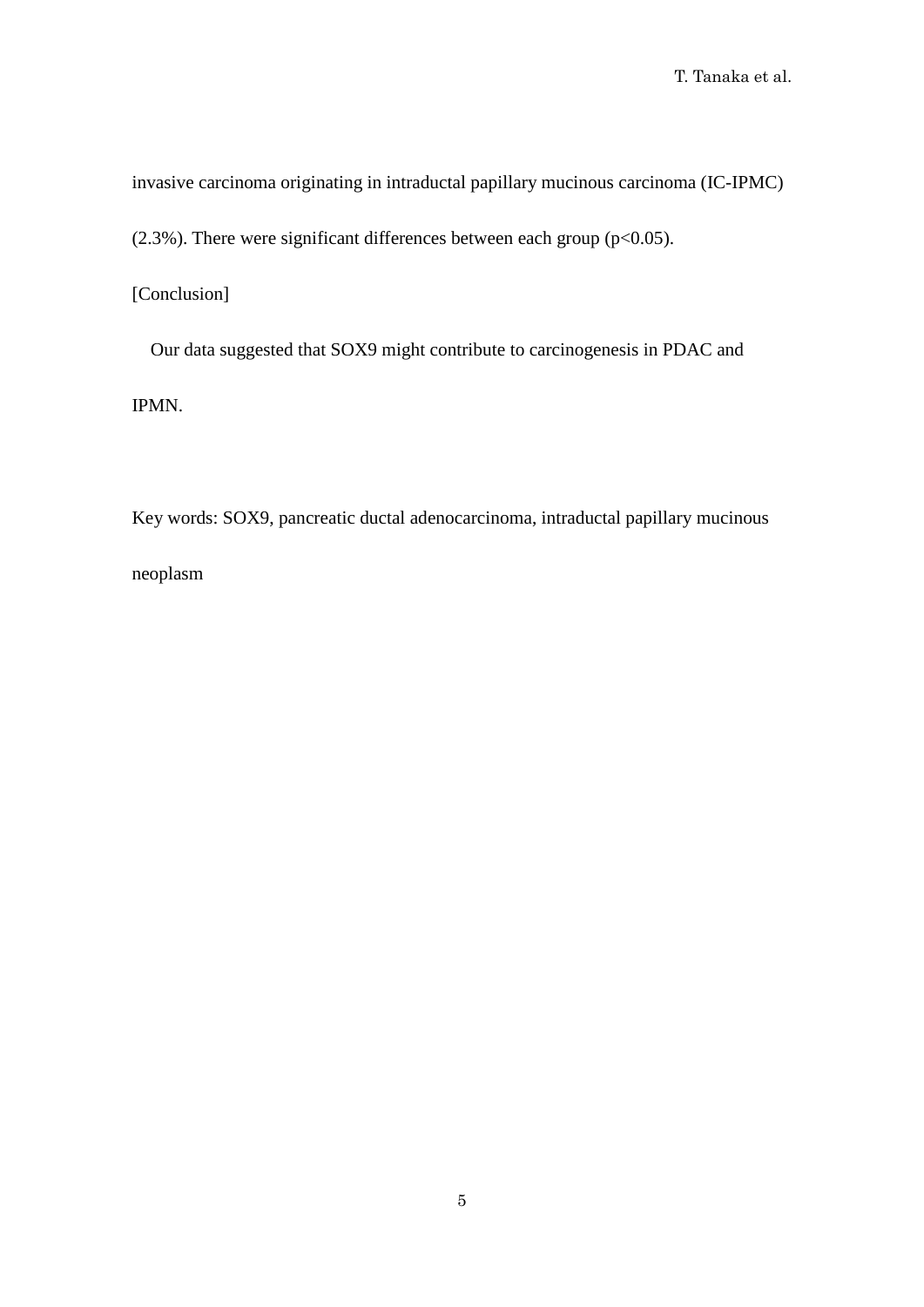# **Introduction**

 Pancreatic ductal adenocarcinoma (PDAC) is one of the most lethal malignant diseases and has a very poor prognosis<sup>1)</sup>. Due to the absence of specific symptoms and the lack of early detection, PDAC is usually diagnosed at an advanced incurable stage<sup>2)3)</sup>. Thus, the median overall survival is only 5-6 months after conventional therapies for locally advanced and metastatic disease<sup>1)</sup>. Consequently, the 5-year overall survival rate is less than  $5\%$ <sup>1)2)</sup>. Such a shorter survival rate is primarily due to late diagnosis and to the intrinsic and extrinsic drug resistance, which contributes to tumor recurrence and metastasis.

Intraductal papillary mucinous neoplasm (IPMN) is characterized by intraductal proliferation of neoplastic mucinous cells, which usually form papillae and lead to cystic dilation of the pancreatic ducts, forming clinically and macroscopically detectable masses<sup>4)</sup>. As in adenoma-carcinoma sequences such as that in colon cancer<sup>5)</sup>, IPMN progresses from an intraductal papillary mucinous adenoma (IPMA) to an intraductal papillary mucinous carcinoma (IPMC), and eventually to an invasive adenocarcinoma of the pancreas<sup> $6)$ -8)</sup>. IPMC is classified by the Japan Pancreatic Society (JPS) as either a noninvasive IPMC (NI-IPMC) or an invasive IPMC (I-IPMC)<sup>9)</sup>. I-IPMC is classified into two categories: a minimally invasive IPMC (MI-IPMC) and an

6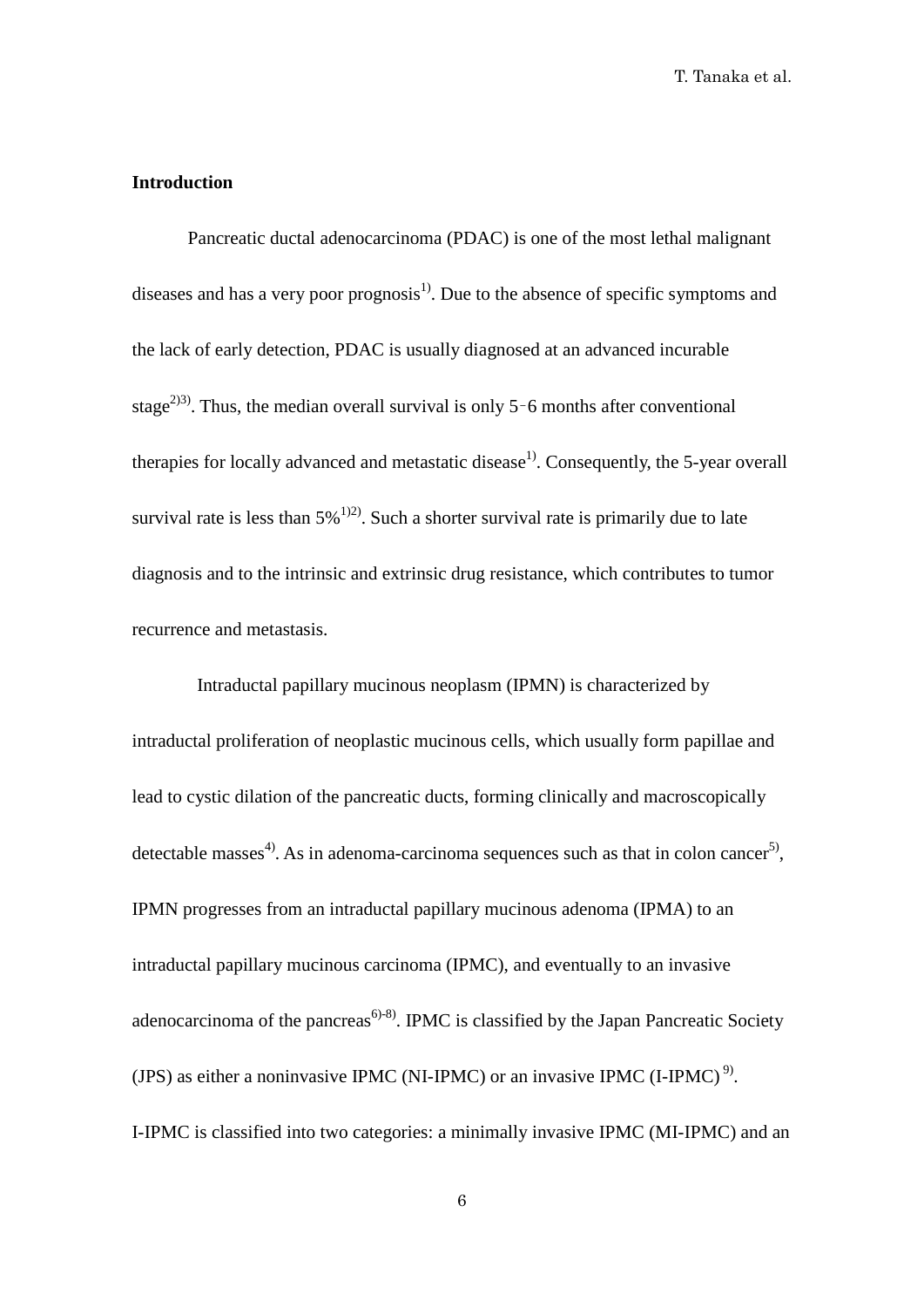invasive carcinoma originating in IPMC (IC-IPMC), the latter being more advanced.

Sex-determining region Y (SRY) box 9 (SOX9) is a member of a highly conserved family of transcription factors defined by their similarity to the high mobility group DNA-binding domain of  $SRY^{10}$ . SOX9 plays a key role in sex determination, in chondrogenesis during development, and in regulating the differentiation of normal melanocytes $^{11)-13}$ . Several recent studies have demonstrated that SOX9 plays active roles in adult tissues as well<sup>14 $>16$ </sup>. Recently, several studies have also demonstrated that SOX9 has an important role in normal pancreatic differentiation<sup>17)18</sup>. Moreover, the formation of organs during normal development requires the activation and silencing of gene expression. Inappropriate or reactivated expression of genes, which is a key regulator of developmental processes, can cause several neoplasms. For example, Wilms' Tumor-1 (WT-1) gene, which plays a role in the differentiation of the kidney, mutates and forms Wilms' tumor $^{19}$ , and a novel RING finger protein (LUN) gene, which plays a role in the differentiation of the lung, mutates and forms lung cancer<sup>20021</sup>. However, there are no reports that SOX9 is concerned with PDAC and IPMN. In this study, we revealed the role of SOX9 in PDAC and IPMN by immunohistochemical analysis.

7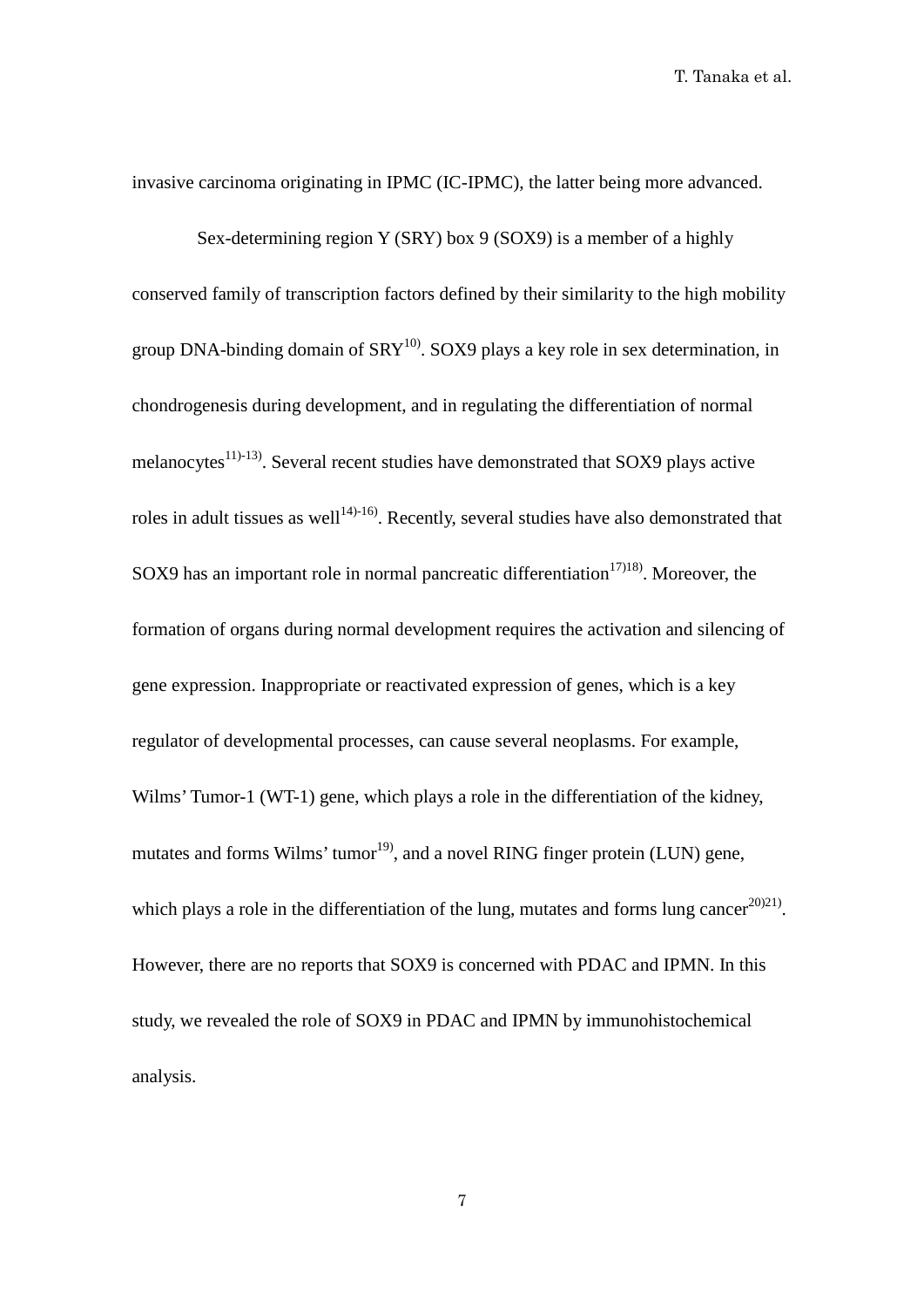# **Patients and Methods**

#### **Patients**

The normal pancreases of gastric cancer patients were used as controls. The subjects comprised five patients who had undergone total gastrectomy and distal pancreatectomy for gastric cancer for controls from October 2010 to July 2011, 55 patients who had undergone surgery for PDAC from April 2003 to December in 2010, and 68 patients who had undergone surgery for IPMN from April 1995 to December 2010 at Nagasaki University Hospital. The characteristics of the patients are given in Tables 1 and 2.

#### **Immunohistochemical Analysis**

All the surgical specimens were fixed in 10% formalin. The specimens were then sectioned, and serial sections were cut from paraffin blocks. Each section was carefully made from the paraffin-embedded blocks and stained with hematoxylin and eosin. Immunohistochemical examinations were performed as follows. Sections were deparaffinized in various ethanol concentrations and washed in phosphate-buffered saline (PBS). The sections were then treated with hot water at 95 ˚C for antigen retrieval (Target Retrieval Solutions pH 9.0, Dako, Japan) for 20 min. After being washed, the samples were treated with 0.03% hydrogen peroxide in methyl alcohol. Thereafter, they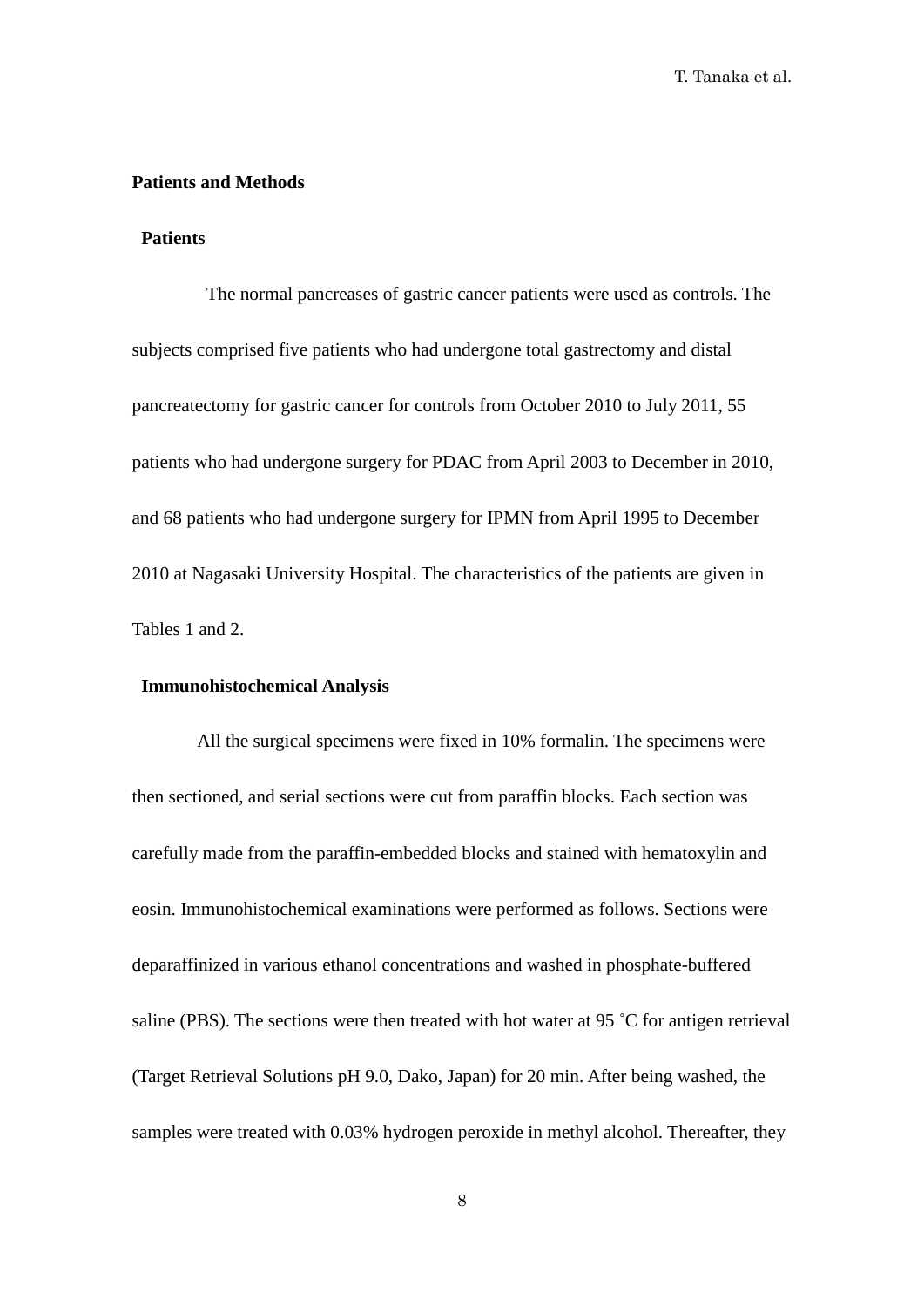were treated with 0.25% casein in PBS, containing stabilizing protein and 0.015 mol/L sodium azide ( Protein Block, Serum-Free, Dako, Japan) at room temperature for 20 min and covered with a mouse monoclonal antibody to SOX9 (Abcam plc, Cambridge, UK) at a dilution of 1:500 in PBS at room temperature for 30 min. After the samples were rinsed with PBS, the sections were treated with a rabbit polyclonal antibody against mouse IgG, IgA, and IgM at room temperature for 30 min and washed with PBS. The peroxidase/antiperoxidase complex was allowed to react with the rabbit antibody, and the sections were stained with 3, 3-diaminobenzidinetetrahydrochloride (DAB) containing 0.03% hydrogen peroxide (Envison kit / HRP, DAB, Dako, Japan). The sections were counterstained with Mayer's Hematoxylin.

The expression of SOX9 was evaluated by the percentage of positive cells in each tumor specimen and in corresponding normal epithelium of the pancreatic duct. The percentage was analyzed by counting using 500 cells at x200 magnification in four views.

## **Statistical Analysis**

Two blinded investigators (TT and TH) evaluated the immunohistochemical stain of specimens and all specimens were blinded to the stage of diseases. Continuous variables are expressed in terms of the median  $\pm$  SD. Continuous variables were

9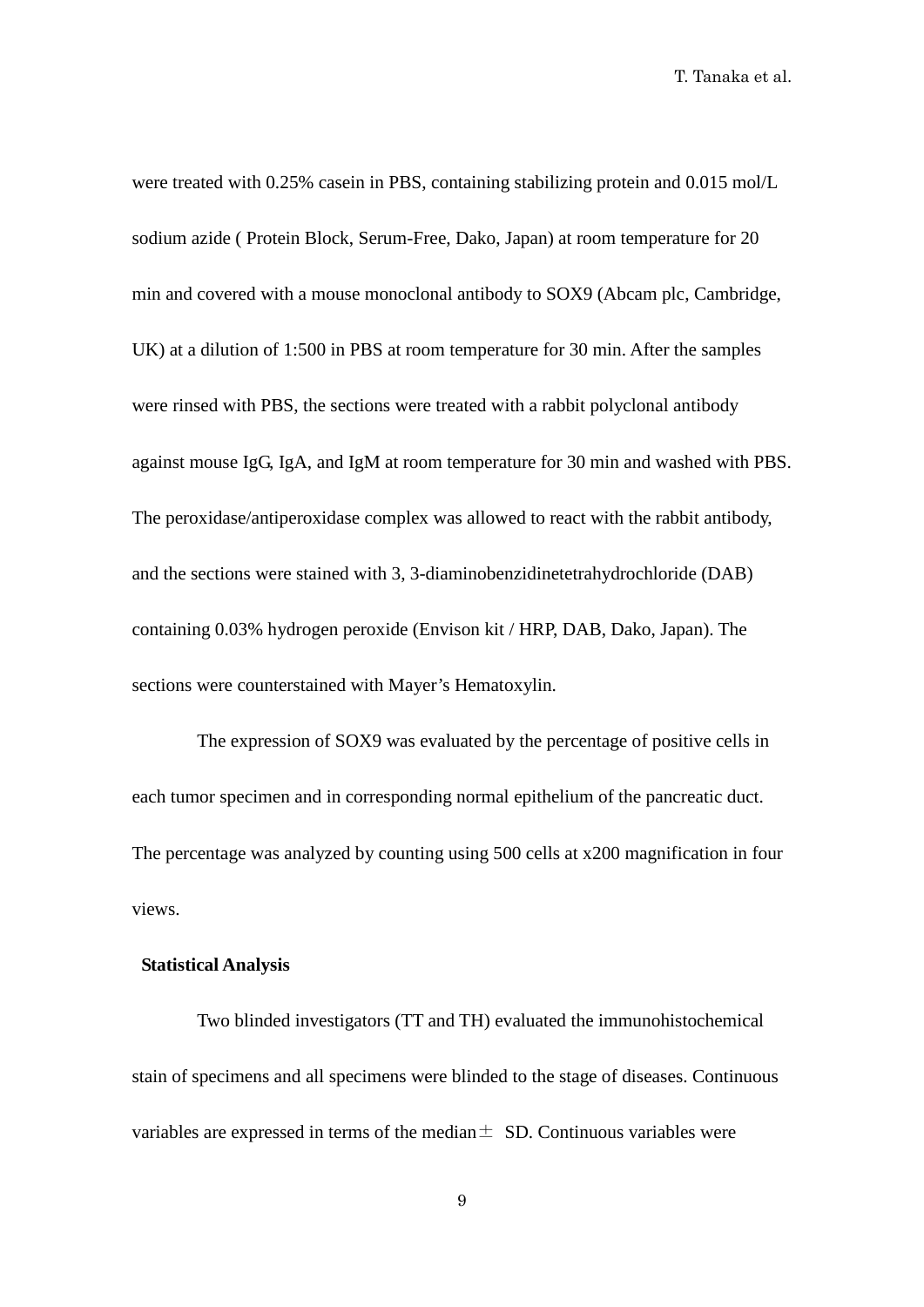compared using a Mann Whitney-U test. We assigned statistical significance at < .05. The calculations were performed with the help of Excel statistics version 2009 (Social Survey Research Information Co., Ltd, Japan).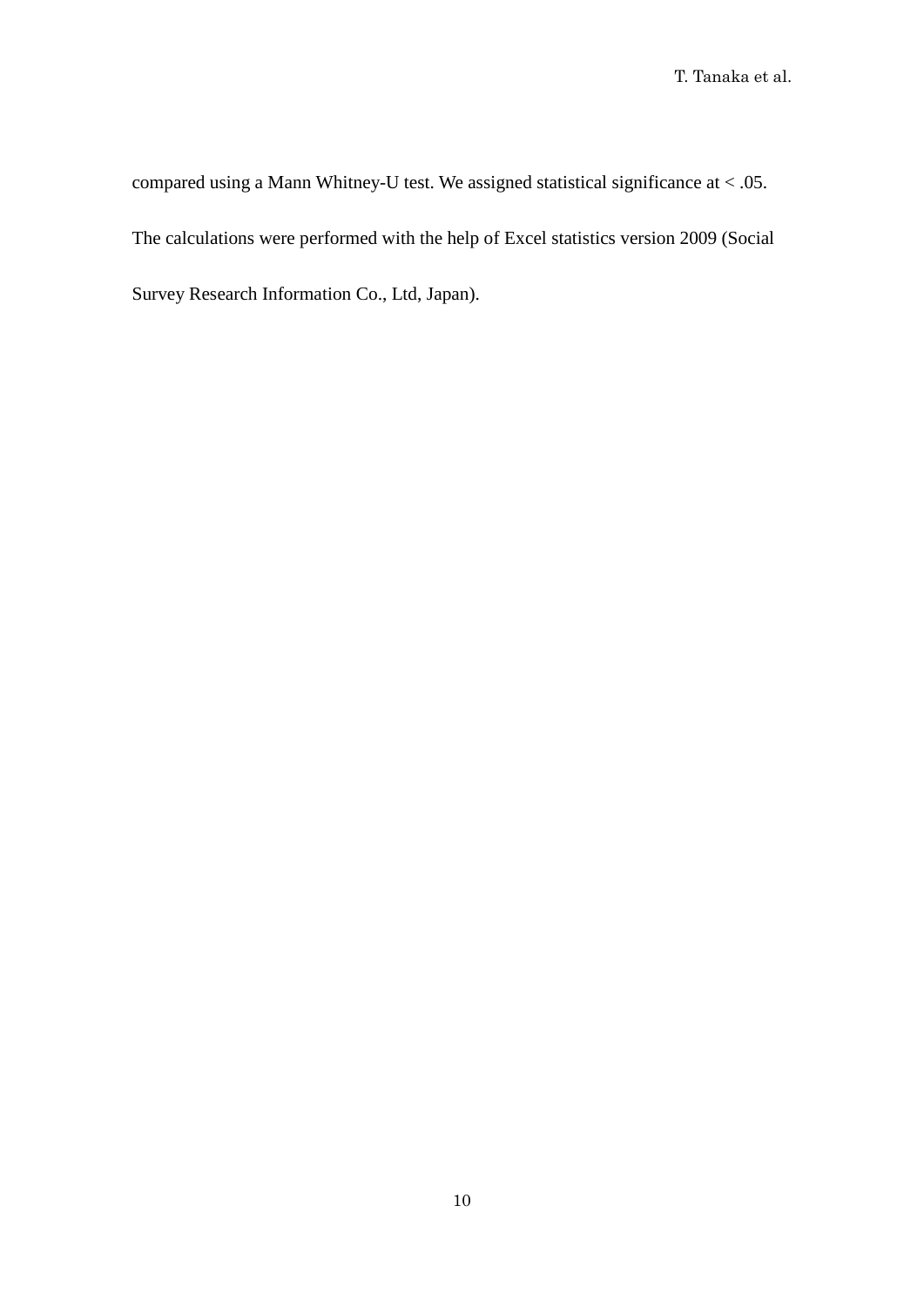# **Results**

## **SOX9 expression in the normal pancreas and PDAC**

SOX9 positivity was nuclear and was observed in normal pancreatic duct epithelium. The positive cells were expressed in almost all normal pancreatic duct epithelium (Figure 1a,b), and the positive rate was 82.7%  $\pm$  5.0% (mean  $\pm$  SD). On the other hand, SOX9 expression was very low in PDAC compared with the normal pancreatic duct (Figure 1c, d), and the positive rate was  $0.8\% \pm 1.6\%$  (mean  $\pm$  SD). SOX9 expression showed a significant difference between normal pancreas and PDAC (p=0.0002) (Figure 2).

#### **SOX9 expression in IPMN**

We classified IPMN into 4 groups: IPMA, NI-IPMC, MI-IPMC, and IC-IPMC. Moreover, considering that SOX9 expression in PC was extremely low, we investigated IPMN by the same means of analyzing for normal pancreases and PC pancreases. SOX9 expression gradually decreased according to IPMN progression including IPMA, NI-IPMC, MI-IPMC, and IC-IPMC (Figure 3). The positive rates of IPMA, NI-IPMC, MI-IPMC, and IC-IPMC were, in order, 66.3%  $\pm$  12.9%, 46.3%  $\pm$ 8.2%, 30.5%  $\pm$  5.9%, and 2.3%  $\pm$  1.7% (mean  $\pm$  SD). There were significant differences between each group  $(p<0.05)$  (Figure 4).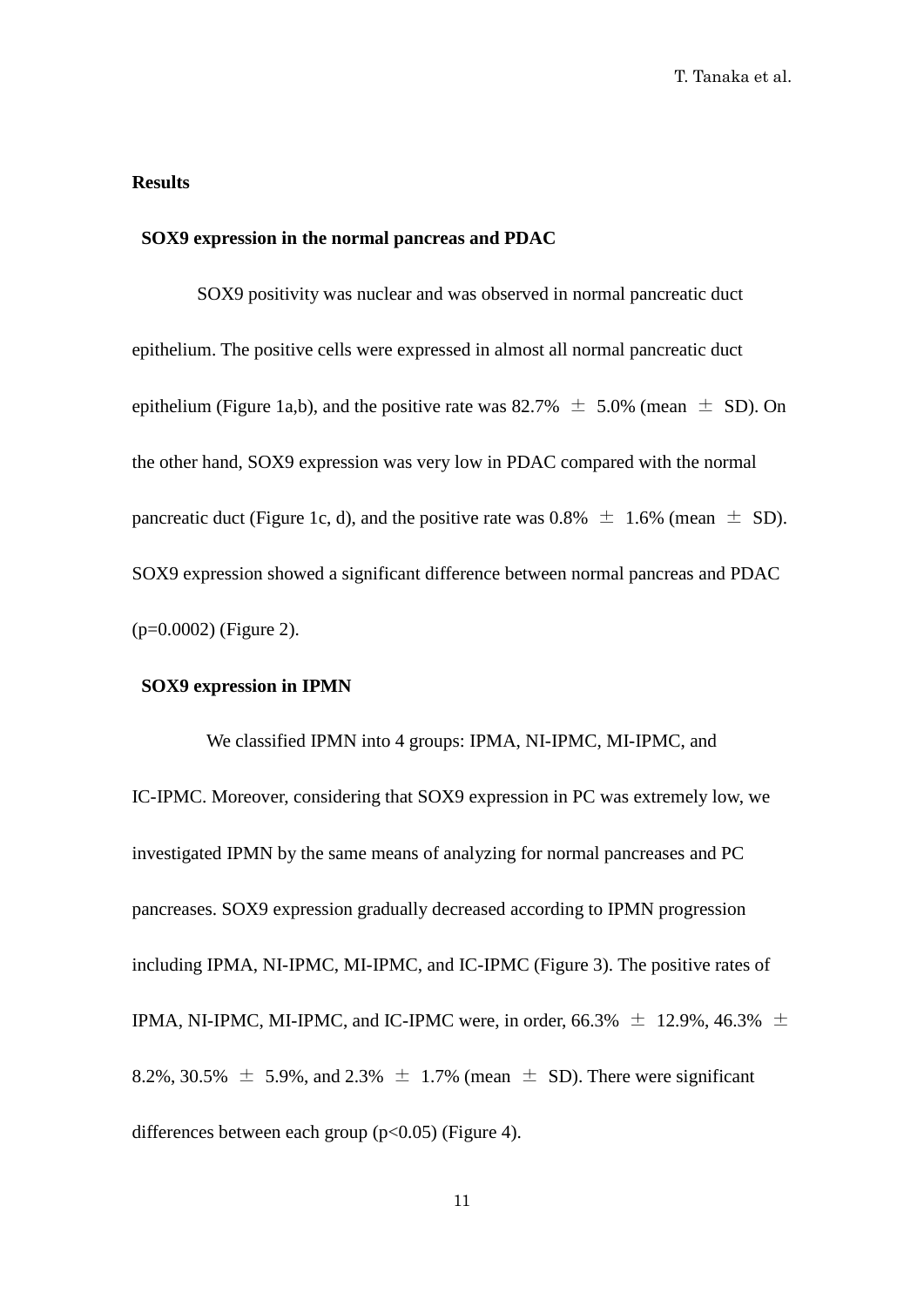# **Discussion**

This study suggested that the expression of SOX9 in PDAC was extremely low, and that in IPMN gradually decreased according to IPMN progression. It is well known that PDAC is one of the high potential malignancies and IPMN is characteristic of the adenoma-carcinoma sequence such as that in colon cancer. SOX9 was originally known as a chondrogenic transcription factor involved in bone formation and testis development, whereas its mutation has been linked to campomelic dysplasia and autosomal sex reversal $1^{(1)}$   $2^{(2)}$ . Subsequently, SOX9 was shown to be a multifaceted transcription factor indispensable for the development of many other organs/ tissues, such as prostate<sup>23</sup>, intestine<sup>25</sup>, and pigment cells<sup>26</sup>. Recently, Furuyama et al.<sup>27</sup> analyzed adult SOX9 expression by immunolabeling of a human pancreas and detecting SOX9 in the pancreatic duct. Given the scenario in which developmentally required genes are also likely oncogenes upon their deregulation, it is not surprising that SOX9 is associated with cancers. In fact, abnormal expression of SOX9 has been reported to be linked to mesenchymal chondrosarcoma<sup>28</sup>, prostate cancer<sup>25)29</sup>, colorectal cancer<sup>30)31</sup>, cutaneous basal cell carcinoma<sup>32</sup>, and melanoma<sup>13)33</sup>. In particular, Passeron et al.<sup>13)</sup> analyzed SOX9 expression in melanoma and discovered that SOX9 expression gradually decreased according to disease progress from normal skin to nevi, primary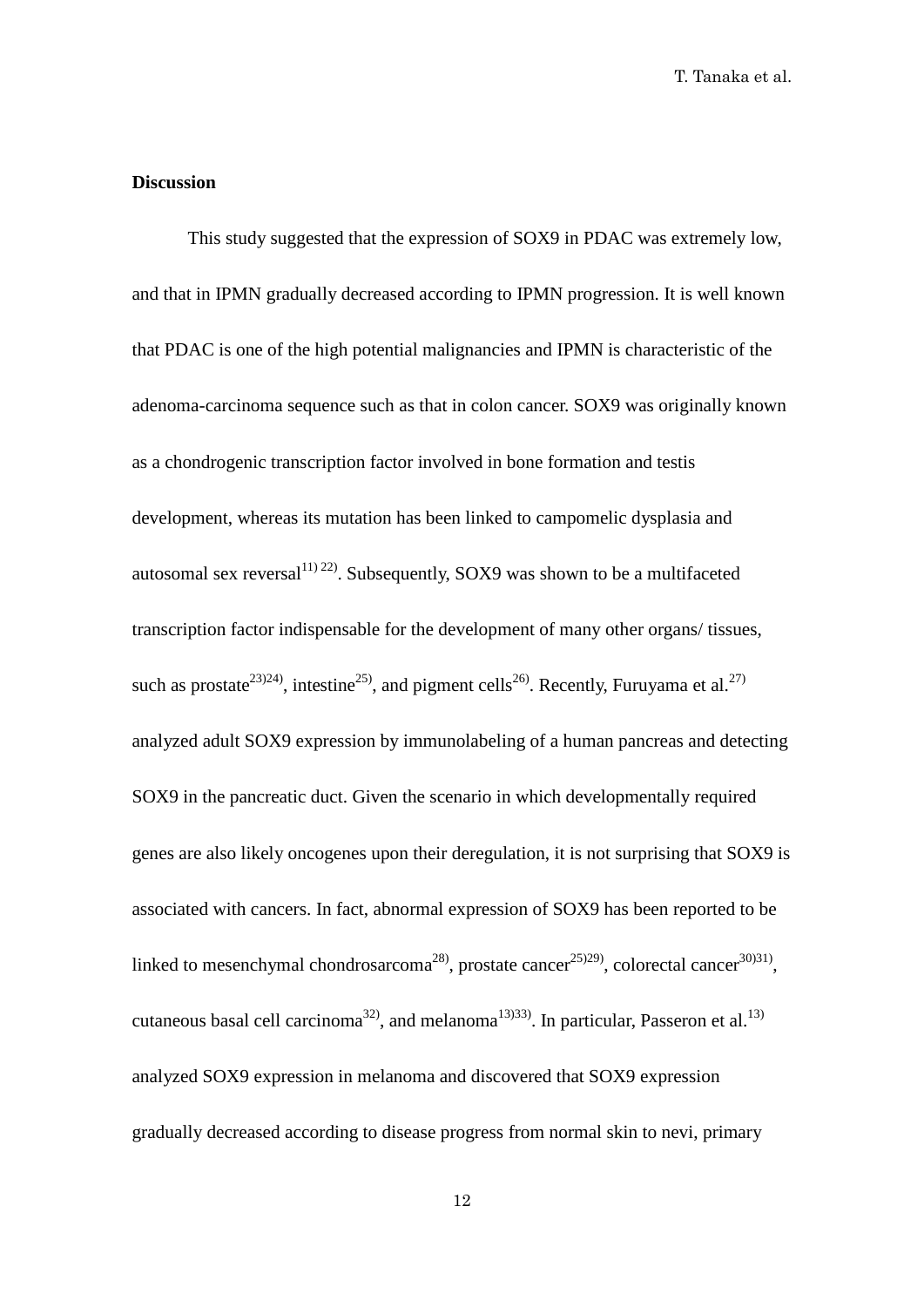melanoma, and metastatic melanoma. However, there was only one report about the relation between SOX9 and benign pancreatic tumors<sup>34)</sup>. To our knowledge, no reports have shown a relation between SOX9 and pancreatic malignant tumors. The therapy for PDAC and IPMN will require the identification of molecular biomarkers for prognosis or novel targets for therapeutic intervention. In this study, we suggested that SOX9 was a potent candidate for the new therapeutic strategy by showing its low expression and its association with an adverse prognosis in PDAC and IPMN. The components of the prostaglandin D synthase (Pgds) / SOX9 pathway were expressed in ovarian cancer cell lines and the treatment of these cell lines, with prostaglandin D2 (PGD2) could inhibit their growth and induce apoptosis<sup>35)</sup>. Calcineurin inhibitors are able to increase the phosphorylation of SOX9 and thus its translocation to the nucleus<sup>36</sup>. Interestingly, a new calcineurin inhibitor without immunomodulatory effects has shown promising results in treating melanomas<sup>37)</sup>. Histone deacetylase inhibitors can increase SOX9 expression in sarcomas and induce growth arrest and apoptosis in clear cell sarcoma cells<sup>38)39)</sup>. Recently, microRNA-145 was reported to regulate chondrogenic differentiation of mesenchymal stem cells by targeting SOX9, and over-expression of microRNA-145 was reported to have decreased expression of SOX9 only at the protein levels, and microRNA-145 inhibition significantly elevated SOX9 protein levels<sup>40</sup>, so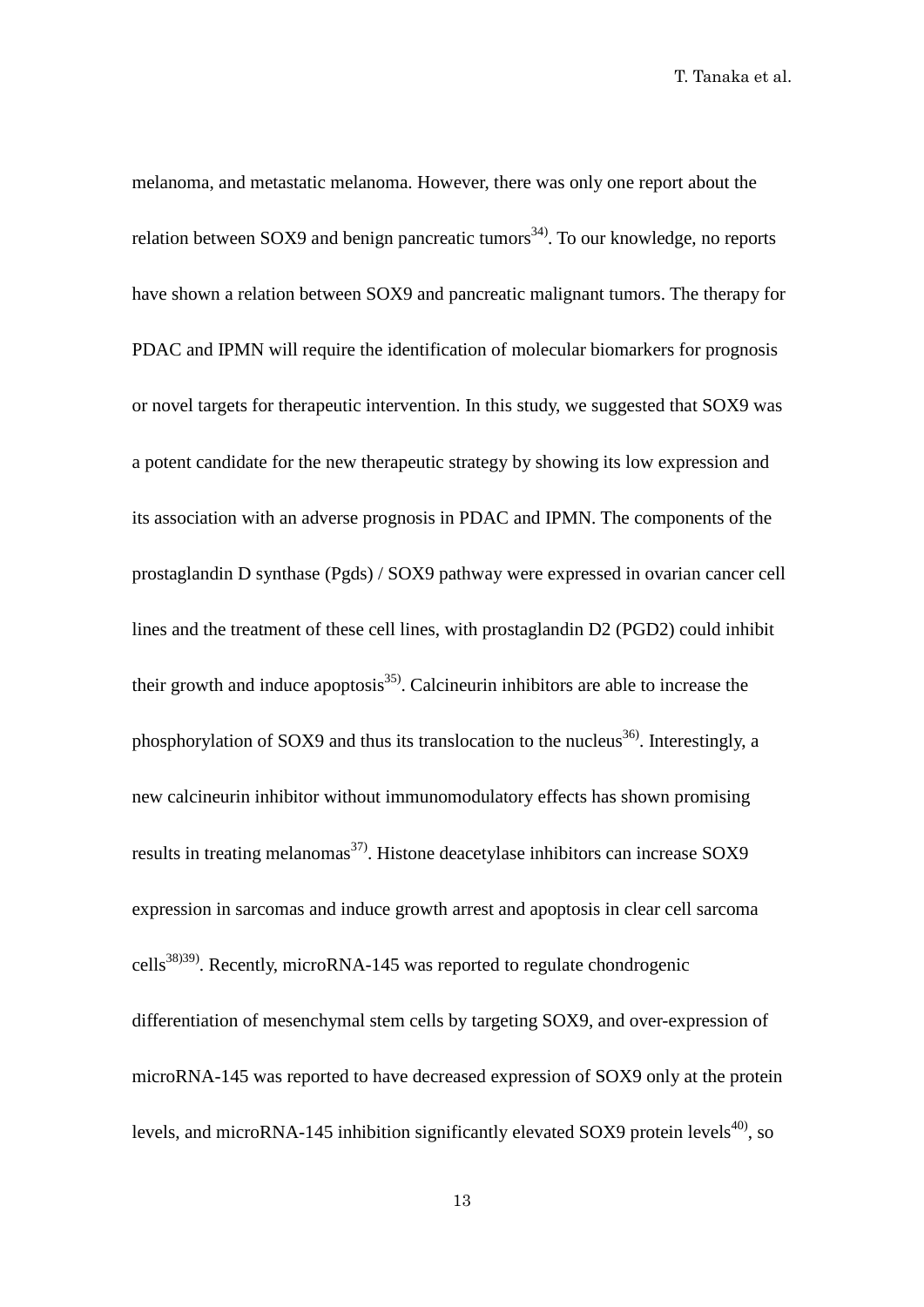that microRNAs such as microRNA-145 might be an important therapy for PDAC and IPMN. SOX9 was reported to regulate the Notch effector HES1, which suggests a Notch-dependent mechanism and establishes a possible genetic link between SOX factors and Notch<sup>19)41)42</sup>. The Notch pathway was also reported to play an important role in cell fate determination in both embryonic development and organ homeostasis<sup>19)41)42)</sup>. Moreover, the activation of Notch-1 was reported to be associated with the development and progression of human malignancies including PDAC  $42\frac{42}{43}$ . Actually, Mazur PK et al.<sup>42)</sup> reported that  $SOX9$  and Notch in the biliary tract cancer expressed abnormally and there was the significant relationship between SOX9 and Notch. These findings suggested that SOX9 had an important role as the main target of Notch in the condition of both normal organ and cancer development. Considering that significant differences between the normal pancreas, PDAC, and IPMN, we suggested that SOX9 might contribute to carcinogenesis of PDCA and IPMN and be the target of the therapy or the molecular biomarker for PDAC and IPMN.

In summary, it was found that SOX9 is a novel promising marker for the evaluation of PDAC and IPMN. This result implies that SOX9 coul be a potential therapeutic target in PDAC and IPMN. However, further studies should be conducted on the molecular and biological effects of SOX9 in PDAC and IPMN.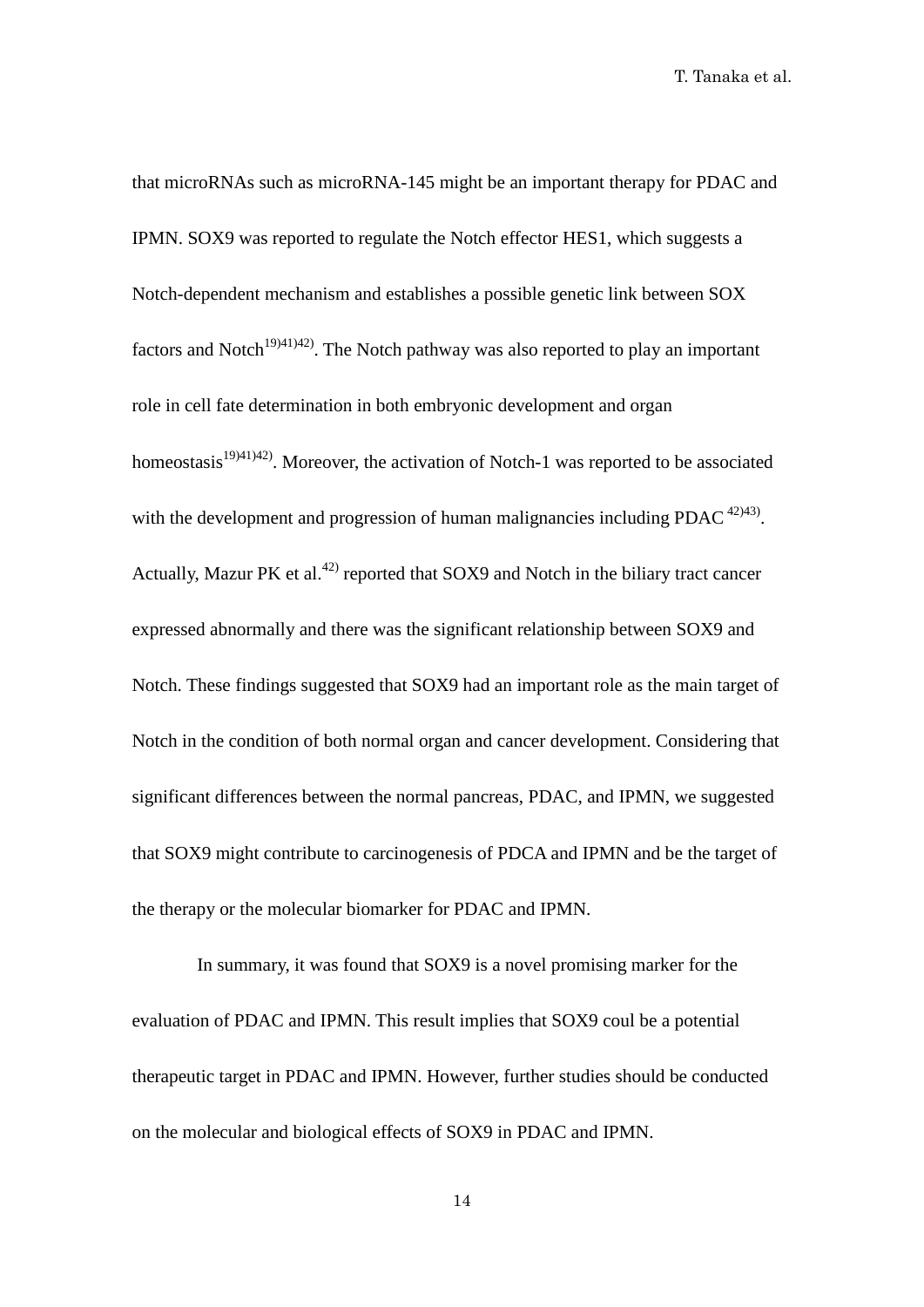# **References**

- 1. Jemal A, Siegel R, Xu J et al. Global Cancer Statistics, 2010, *CA Cancer J Clin.* 2010; 60: 277-300.
- 2. Edwards BK, Brown ML, Wingo PA et al. Annual report to the nation on the status of cancer, 1975-2002, featuring population- based- trends in cancer treatment. *J Natl Cancer Inst.* 2005; 97: 1407-1427.
- 3. Arslan AA, Helzlsouer KJ, Kooperberg C et al. Anthropometric measures, body mass index, and pancreatic cancer: a pooled analysis from the Pancreatic Cancer Cohort Consortium (PanScan) *Arch Intern Med.* 2010; 170: 791-802.
- 4. Longnecker DS, Adler G, Hruban RH, et al. Intraductal papillary-mucinous neoplasms of the pancreas. In: Hamilton SR, Aaltonen LA, eds. Pathology and Genetics. Tumors of the Digestive System. World Health Organization Classification of Tumors. Lyon, France: IARC Press; 2000: 237-240.
- 5. Cho KR, Vogelstein B. Genetic alterations in the adenocarcinoma sequence. *Cancer.* 1992; 123: 1500-1507.
- 6. Adsay NV, Merati K, Basturk O, et al. Pathologically and biologically distinct types of epithelium in intraductal papillary mucinous neoplasms. Delineation of an ' intestinal' pathway of carcinogenesis in the pancreas. *Am J Surg Pathol.* 2004; 28: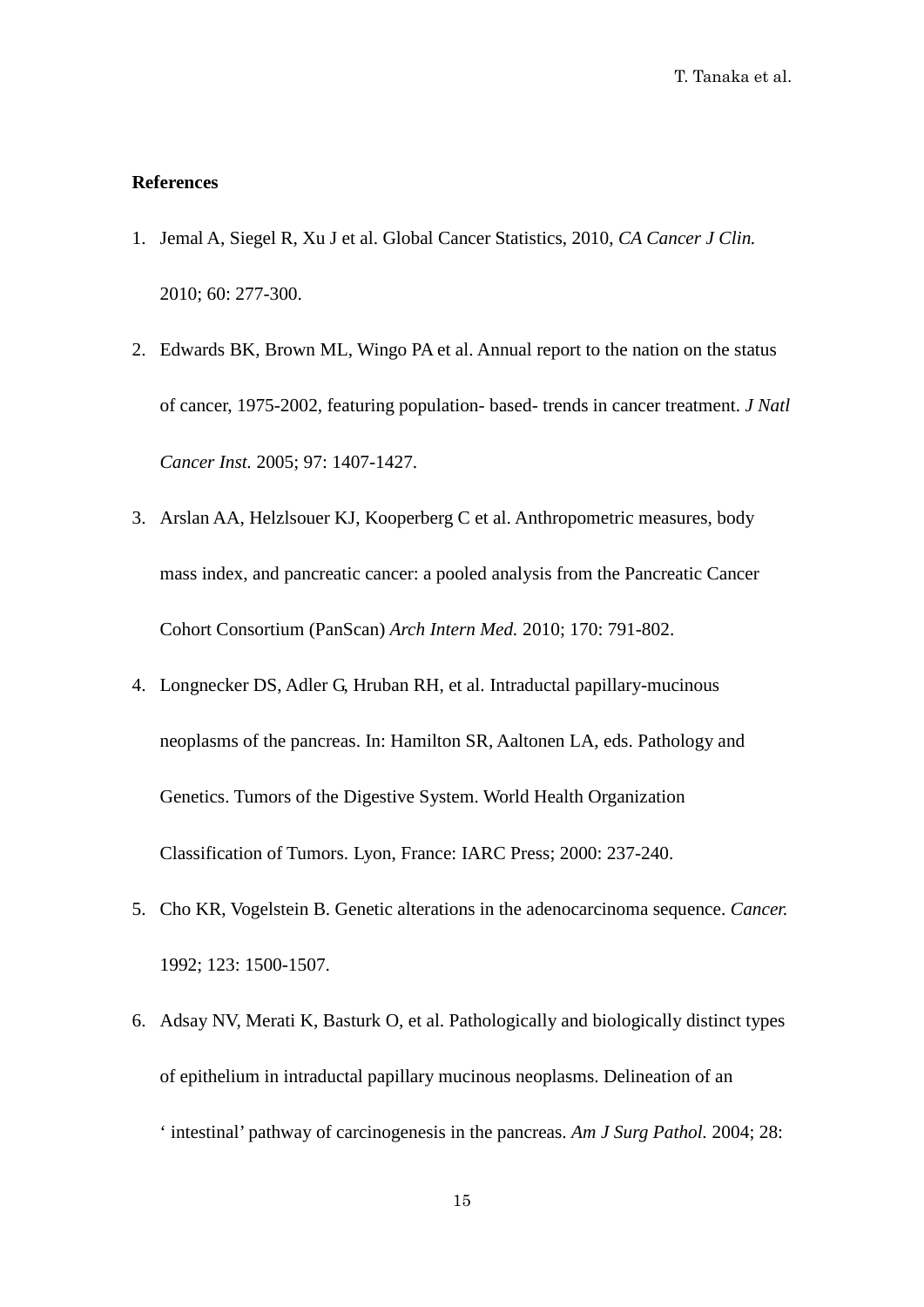839-848.

- 7. Hiraoka N, Onozato K, Kosuge T, et al. Prevalence of FOXP3<sup>+</sup> regulatory T cells increases during the progression of pancreatic ductal adenocarcinoma and its precursor lesions. *Clin Cancer Res.* 2006; 12: 5423-5434.
- 8. Hruban RH, Takaori K, Klimstra DS, et al. An illustrated consensus on the classification of intraepithelial neoplasia and intraductal papillary mucinous neoplasm. *Am J Surg Pathol.* 2004; 28: 977-987.
- 9. Japan Pancreas Society. Classification of Pancreatic Cancer. 2<sup>nd</sup> ed. Tokyo, Japan: Kanehara; 2003
- 10. Gordon,CT, Tan TY, Benko S et al. Long-range regulation at the SOX9 locus in development and disease. *J Med Genet.* 2009; 46: 649–656.
- 11. Foster JW, Dominguez-Steglich MA, Guioli S et al. Campomelic dysplasia and autosomal sex reversal caused by mutations in an SRY-related gene. *Nature.* 1994; 372: 525–530.
- 12. Kwok C, Weller PA, Guioli S et al. Mutations in SOX9, the gene responsible for Campomelic dysplasia and autosomal sex reversal. *Am J Hum Genet.* 1995; 57: 1028–1036.
- 13. Passeron T, Velencia JC, Namiki T, et al. Upregulation of SOX9 inhibits the growth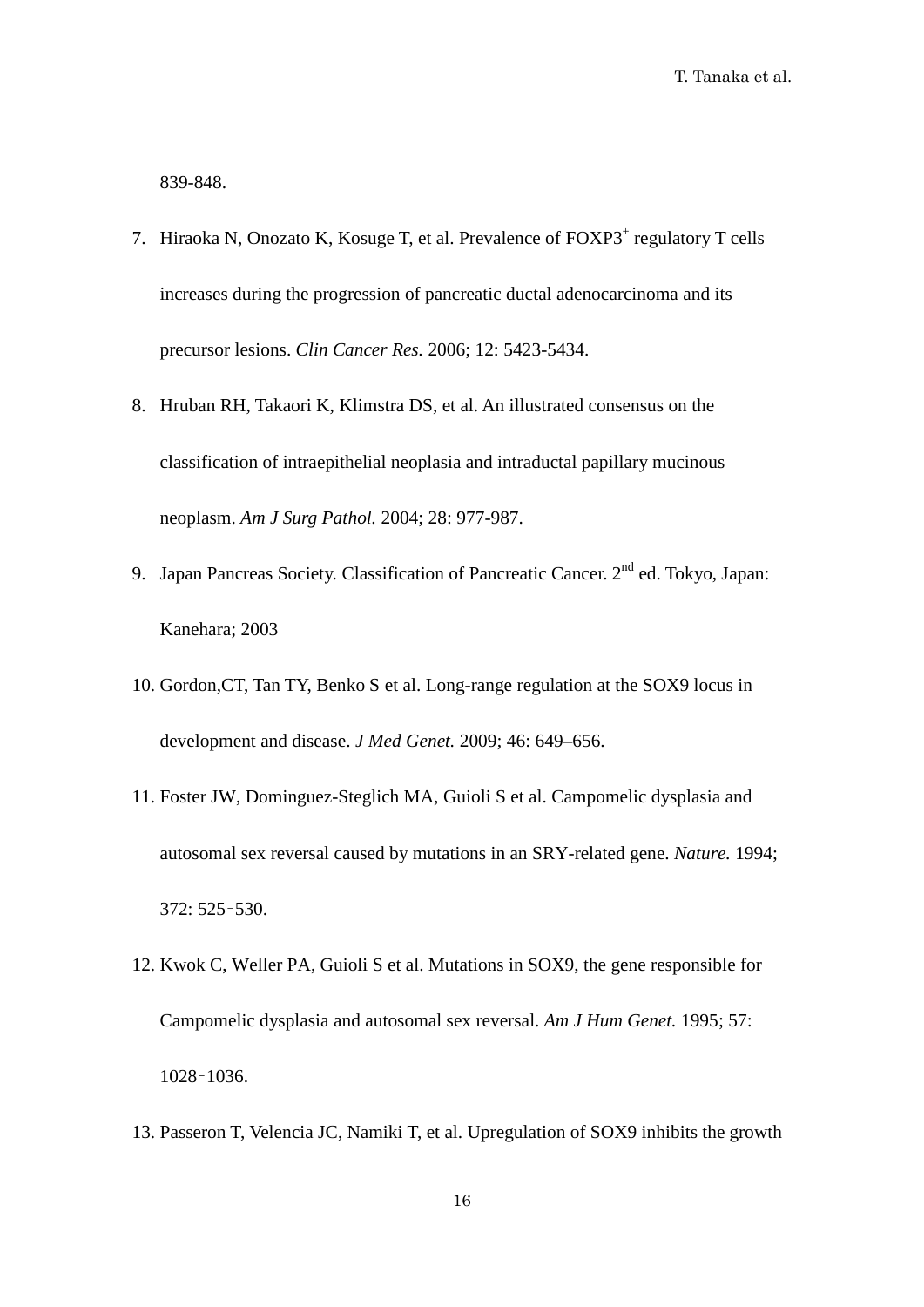of human and mouse melanomas and restores their sensitivity to retinoic acid. *J Clin Invest.* 2009; 119: 954-963.

- 14. Akiyama H, Chaboissier MC, Behringer RR et al. Essential role of Sox9 in the pathway that controls formation of cardiac valves and septa. *Proc Natl Acad Sci USA.* 2004; 101: 6502–6507.
- 15. Pepicelli CV, Kispert A, Rowitch DH, et al. GDNF induces branching and increased cell proliferation in the ureter of the mouse. *Dev Biol.* 1997; 192: 193–198.
- 16. Pompolo S, Harley VR. Localisation of the SRY-related HMG box protein, SOX9, in rodent brain. *Brain Res.* 2001; 906: 143–148.
- 17. Seymour PA, Freude KK, Tran MN, et al. SOX9 is required for maintenance of the pancreatic progenitor cell pool. *Proc Natl Acad Sci USA.* 2007; 104; 1865–1870.
- 18. F. C. Lynn, S. B. Smith, M. E. Wilson, et al. Sox9 coordinates a transcriptional network in pancreatic progenitor cells. *Proc Natl Acad Sci USA.* 2007; 104: 10500–10505.
- 19. [Lamond AI.](http://www.ncbi.nlm.nih.gov/pubmed?term=%22Lamond%20AI%22%5BAuthor%5D) RNA processing. Wilms' tumour--the splicing connection? *[Curr Biol](http://www.ncbi.nlm.nih.gov/pubmed?term=wilm)*. 1995; 5: 862-865.
- 20. Chu D, Kakazu N, Gorrin-Rivas MJ, et al. [Cloning and characterization of LUN,](http://www.ncbi.nlm.nih.gov/pubmed/11278651) a [novel ring finger protein that is highly](http://www.ncbi.nlm.nih.gov/pubmed/11278651) expressed in lung and specifically binds to a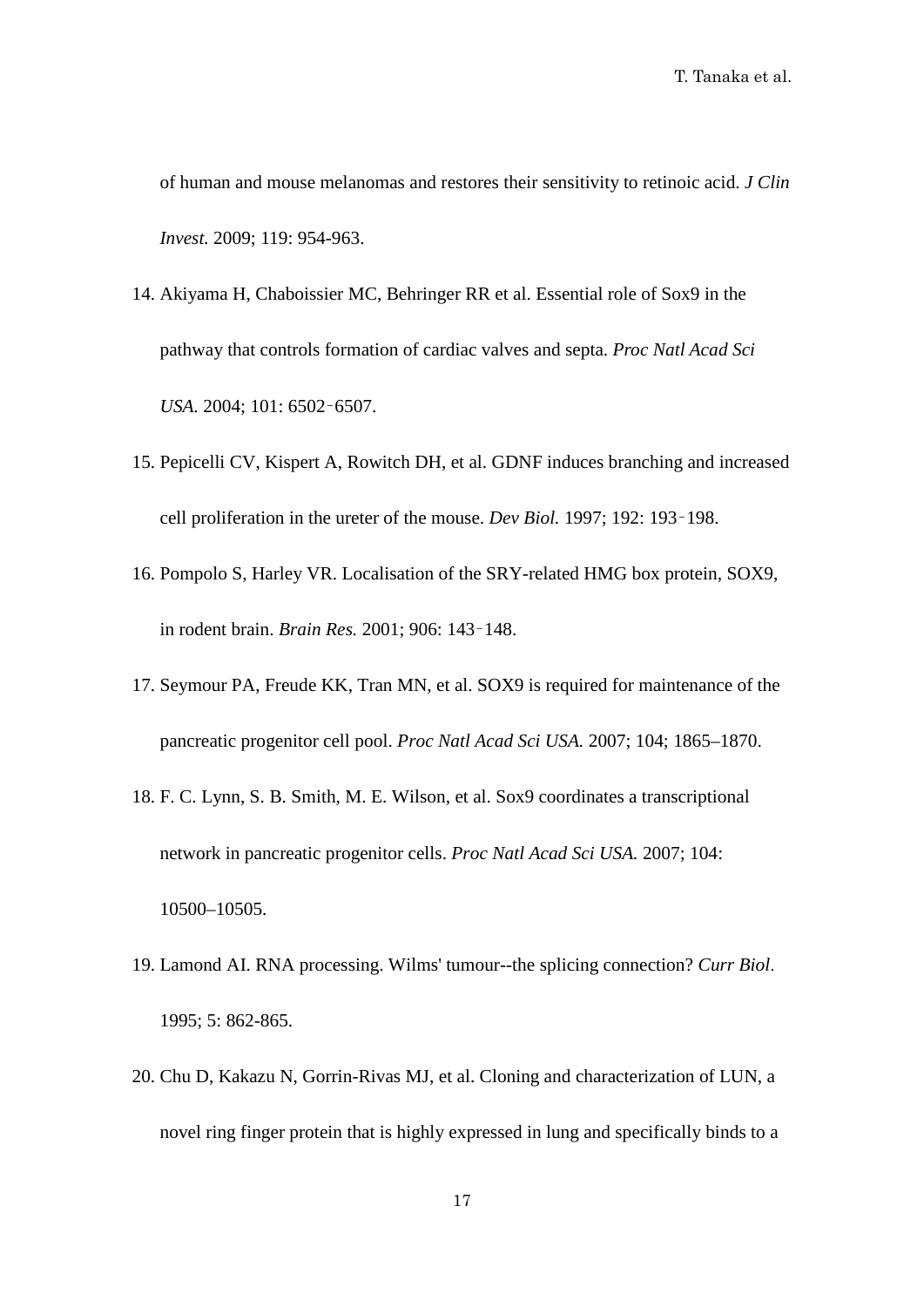palindromic sequence. *J Biol Chem.* 2001; 276: 14004-14013.

- 21. Oyanagi H, Takenaka K, Ishikawa S, et al. Expression of LUN gene that encodes a novel RING finger protein is correlated with development and progression of non-small cell lung cancer. *Lung Cancer.* 2004; 46: 21-28.
- 22. Sudbeck P, Schmitz ML, Baeuerle PA, et al. Sex reversal by loss of the C-terminal transactivation domain of human SOX9. *Nat Genet.* 1996; 13: 230–232.
- 23. Thomsen MK, Butler CM, Shen MM, et al. Sox9 is required for prostate development. *Dev Biol.* 2008; 316: 302–311.
- 24. Wang H, McKnight NC, Zhang T, et al. SOX9 is expressed in normal prostate basal cells and regulates androgen receptor expression in prostate cancer cells. *Cancer Res.* 2007; 67: 528–536.
- 25. Blache P, van de Wetering M, Duluc I, et al. SOX9 is an intestine crypt transcription factor, is regulated by the Wnt pathway, and represses the CDX2 and MUC2 genes. *J Cell Biol.* 2004; 166: 37–47.
- 26. Passeron T, Valencia JC, Bertolotto C, et al. SOX9 is a key player in ultraviolet B-induced melanocyte differentiation and pigmentation. *Proc Natl Acad Sci USA.* 2007; 104: 13984–13989.
- 27. Furuyama K, Kawaguchi Y, Akiyama H, et al. Continuous cell supply from a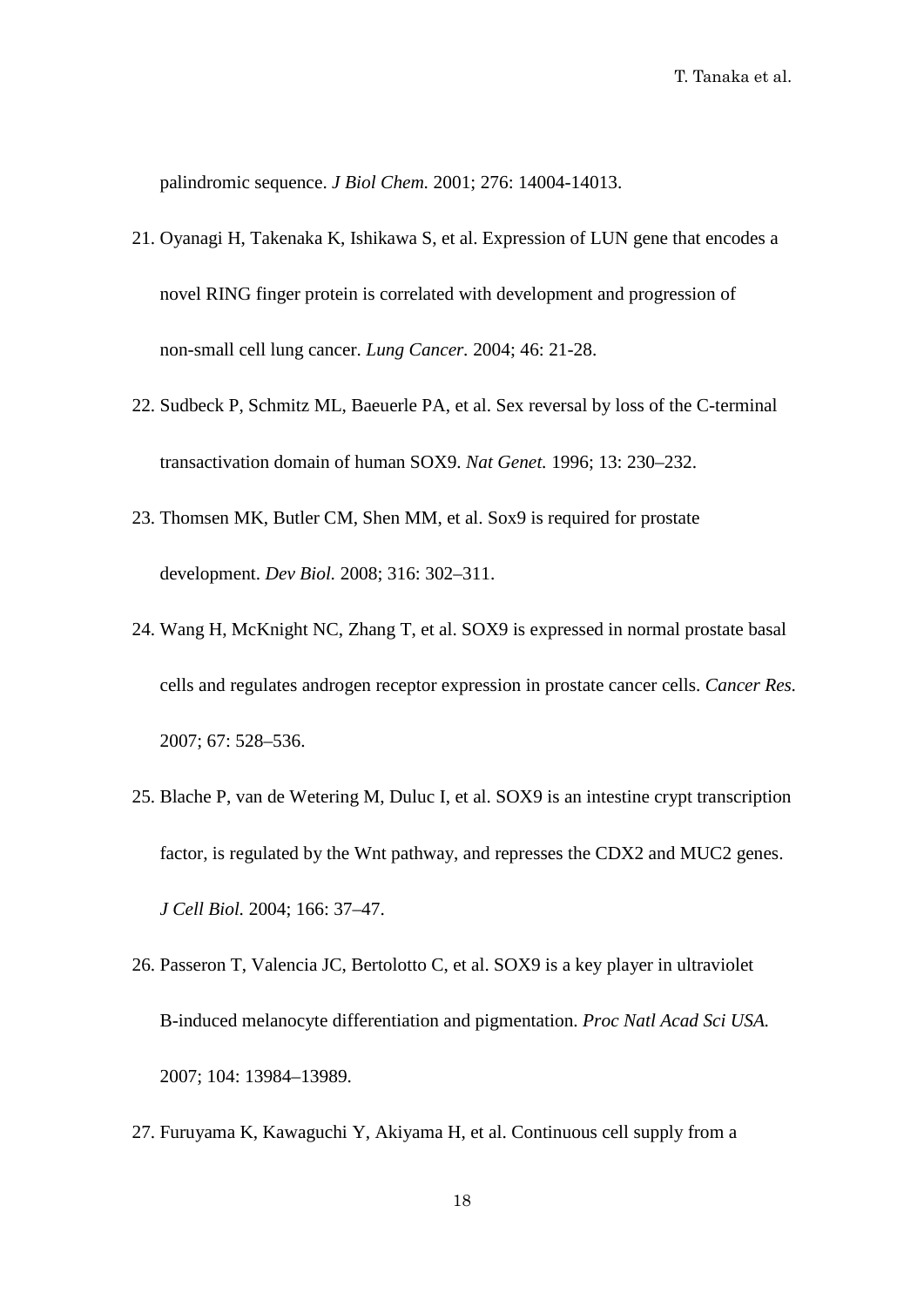Sox9-expressing progenitor zone in adult liver, exocrine pancreas and intestine. *Nat Genet.* 2011; 1: 34-43.

- 28. Wehrli BM, Huang W, De Crombrugghe B, et al. Sox9, a master regulator of chondrogenesis, distinguishes mesenchymal chondrosarcoma from other small blue round cell tumors. *Hum Pathol.* 2003; 34: 263–269.
- 29. Wang H, Leav I, Ibaragi S, et al. SOX9 is expressed in human fetal prostate epithelium and enhances prostate cancer invasion. *Cancer Res.* 2008; 68: 1625–1630.
- 30. Darido C, Buchert M, Pannequin J, et al. Defective claudin-7 regulation by Tcf-4 and Sox-9 disrupts the polarity and increases the tumorigenicity of colorectal cancer cells. *Cancer Res.* 2008; 68: 4258–4268.
- 31. Lu B, Fang Y, Xu J, et al. Analysis of SOX9 expression in colorectal cancer. *Am J Clin Pathol.* 2008; 130: 897–904.
- 32. Vidal VP, Ortonne N, Schedl A. SOX9 expression is a general marker of basal cell carcinoma and adnexal-related neoplasms. *J Cutan Pathol.* 2008; 35: 373–379.
- 33. Flammiger A, Besch R, Cook AL, et al. SOX9 and SOX10 but not BRN2 are required for nestin expression in human melanoma cells. *J Invest Dermatol.* 2009; 129: 945–953.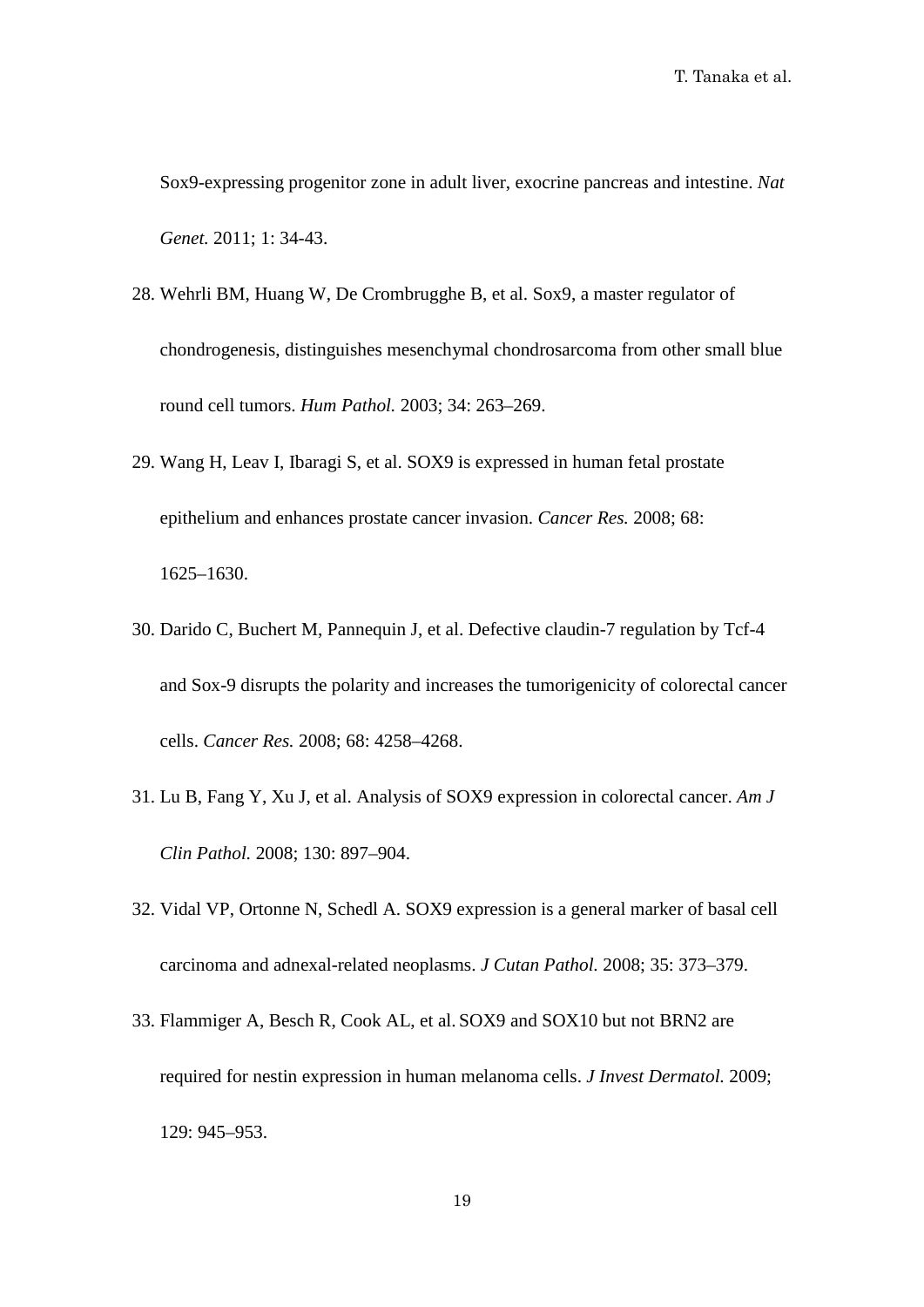- 34. Galmiche L, Sarnacki S, Verkarre V, et al. Transcription factors involved in pancreas development are expressed in paediatric solid pseudopapillary tumours. *Histopathology.* 2008; 53: 318–324.
- 35. Safia M, Frederic B, Cecile N, et al. Expression and biological role of the prostaglandin D synthase / SOX9 pathway in human ovarian cancer cells. *Cancer Lett.* 2007; 255: 182-193.
- 36. Zakany R, Szijgyarto Z, Matta C, et al. Hydrogen peroxide inhibits formation of cartilage in chicken micromass cultures and decreases the activity of calcineurin: implication of ERK1/2 and Sox9 pathways. *Exp Cell Res.* 2005; 305: 190–199.
- 37. Ciechomska I, Legat M, Golab J, et al. Cyclosporine A and its non-immunosuppressive derivative NIM811 induce apoptosis of malignant melanoma cells in in vitro and in vivo studies. *Int J Cancer.* 2005; 117: 59–67.
- 38. Furumatsu T, Tsuda M, Yoshida K, et al. Sox9 and p300 cooperatively regulate chromatin-mediated transcription. *J Biol Chem.* 2005; 280: 35203–35208.
- 39. Liu S, Cheng H, Kwan W, et al. Histone deacetylase inhibitors induce growth arrest, apoptosis, and differentiation in clear cell sarcoma models. *Mol Cancer Ther.* 2008; 7: 1751–1761.
- 40. Yang B, Guo H, Zhang Y, et al. MicroRNA-145 regulates chondrogenic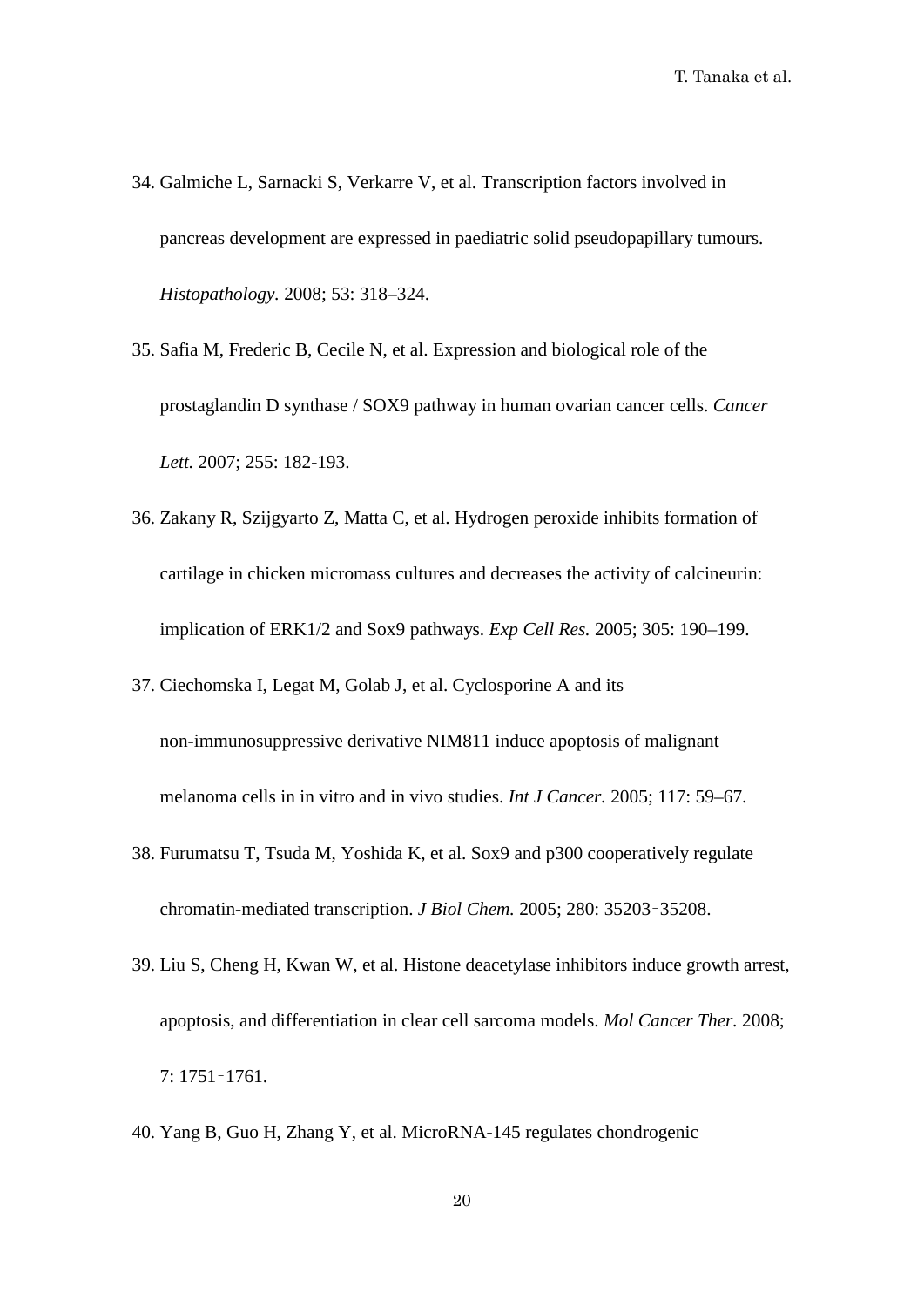differentiation of mesenchymal stem cells by targeting Sox9. *PLoS One.* 2011; 6: 1-11.

- 41. Zong Y, Panikkar A, Xu J, et al. Notch signaling controls liver development by regulating biliary differentiation. *Development.* 2009; 136: 1727-1739.
- 42. Mazur PK, Riener MO, Jochum W, et al. Expression and clinicopathological significance of Notch signaling and cell-fate genes in biliary tract cancer. *Am J Gastroenterol.* 2012; 107: 126-135.
- 43. Bao B, Wang Z, Ali S, et al. Notch-1 induces epithelial-mesenchymal transition consistent with cancer stem cell phenotype in pancreatic cancer cells. *Cancer Lett.* 2011; 307: 26-36.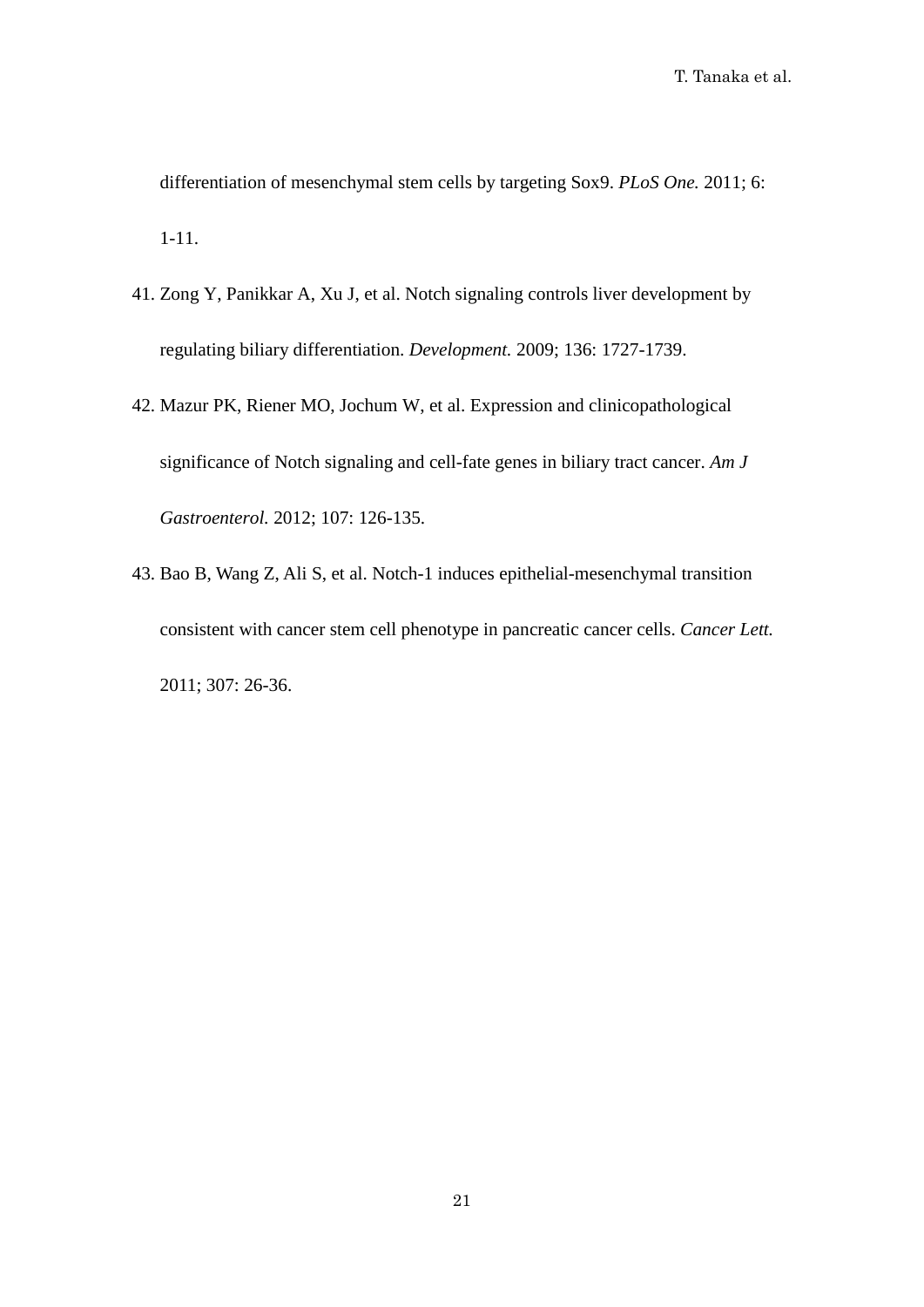# **Figure Legends**

Figure 1: The result of pathological and immunochemical tests in a normal pancreas and PDAC. SOX9 positivity was nuclear and was observed in normal pancreatic duct epithelium. The positive cells in the normal pancreatic duct were expressed in almost all pancreatic duct epithelium. SOX9 expression in PDAC was extremely low compared with the normal pancreatic duct.

Figure 2: Comparison of SOX9 positive rate between a normal pancreas and PDAC. The positive cells in the normal pancreatic duct were expressed in almost all pancreatic duct epithelium, and the SOX9 positive rate was  $82.7\% \pm 5.0\%$  (mean  $\pm$  SD). SOX9 expression was very low in PC compared with the normal pancreatic duct. The SOX9 positive rate was 0.8%  $\pm$  1.6% (mean  $\pm$  SD). There was a significant difference in the SOX9 positive rate between the normal pancreatic duct and PDAC  $(p=0.0002)$ .

Figure3: The result of pathological and immunochemical tests in IPMN.

SOX9 expression gradually decreased in IPMN as the degree of malignancy went up in the following order: IPMA (3a, b), NI-IPMC (3c, d), MI-IPMC (3e, f), and IC-IPMC (3g, h).

(Figure 3a, c, e, g:  $HE \times 200$ , 3b, d, f, h:  $SOX9 \times 200$ )

22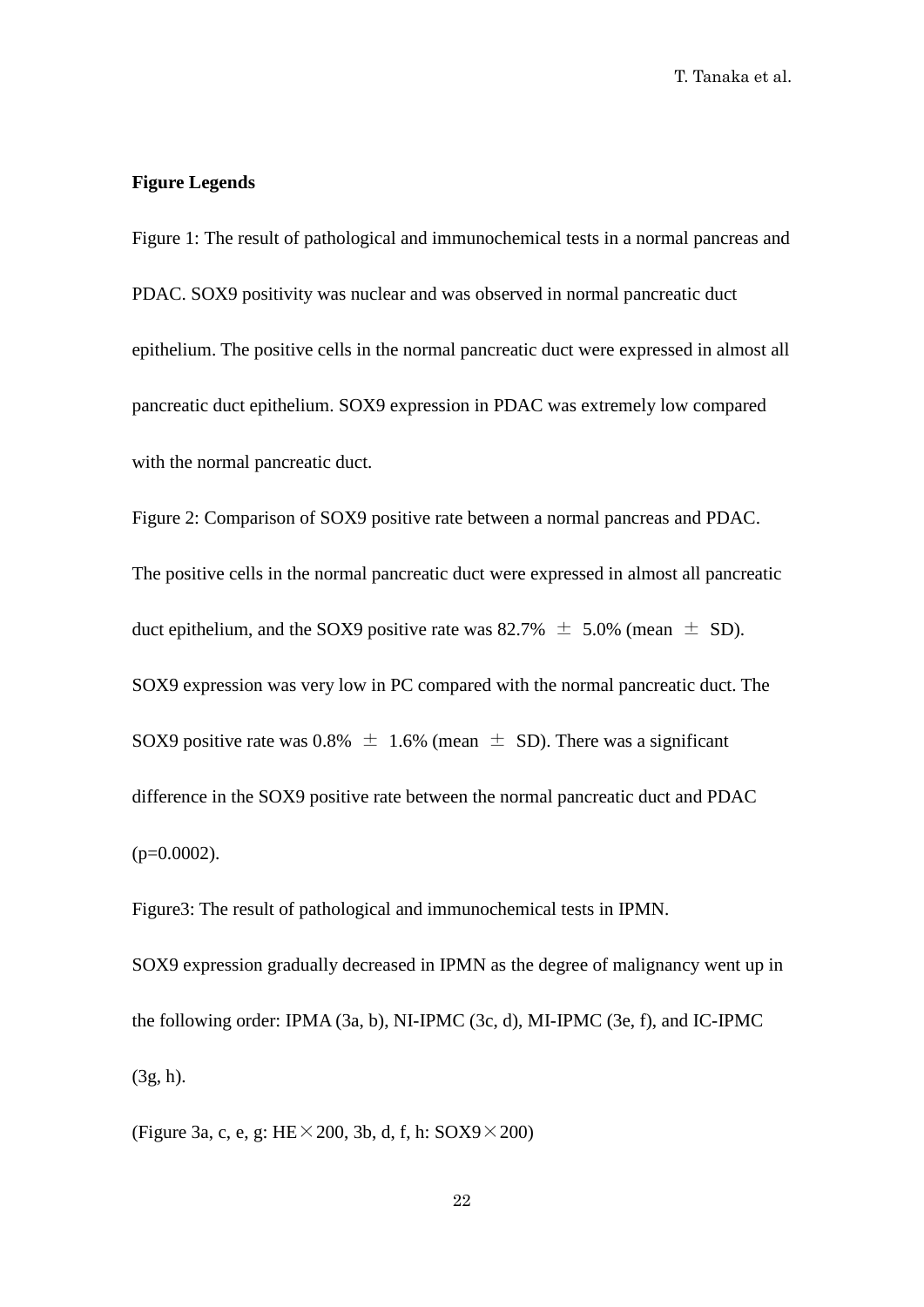Figure 4: Comparison of the SOX9-positive rate between a normal pancreas, PC, and IPMN. SOX9 expression gradually decreased in IPMN compared with the normal pancreatic duct. The positive rates of IPMA, NI-IPMC, MI-IPMC, and IC-IPMC were 66.3%  $\pm$  12.9%, 46.3%  $\pm$  8.2%, 30.5%  $\pm$  5.9%, and 2.3%  $\pm$  1.7% (mean  $\pm$ SD), respectively. There were significant differences between all groups  $(p<0.05)$ .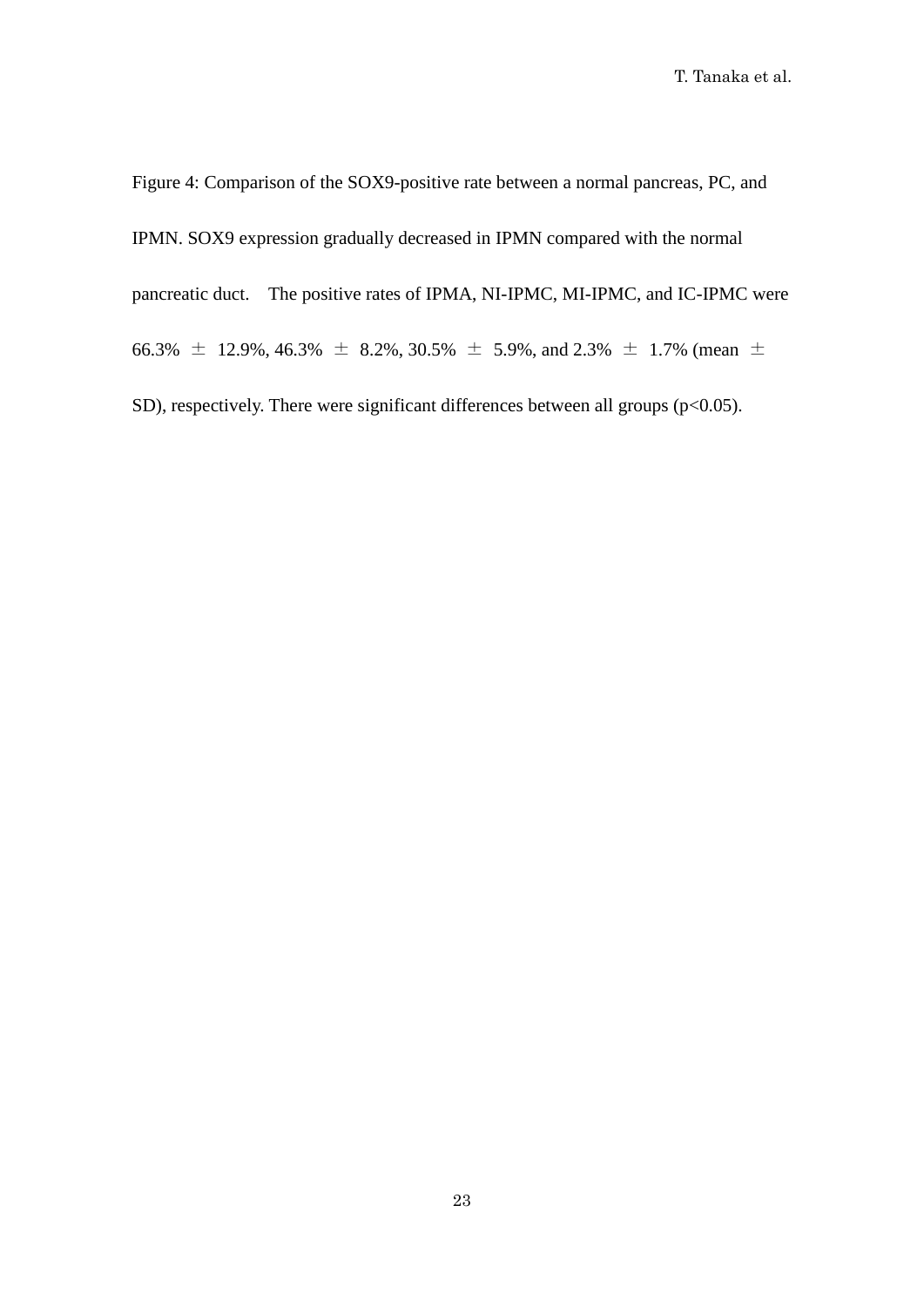| Variable                           | Patients $(n=55)$ |  |  |
|------------------------------------|-------------------|--|--|
| gender (Male: Female)              | 26:29             |  |  |
| age                                | $70 \pm 10$       |  |  |
|                                    | PD:7              |  |  |
|                                    | PpPD:26           |  |  |
| operative method*                  | DP: 14            |  |  |
|                                    | SSPPD: 5          |  |  |
|                                    | TP:3              |  |  |
| tissue-type(well/mod/poor/tub/pap) | 16/28/4/5/2       |  |  |
| (0/1/2/3/4a/4b)<br>stage           | 1/1/3/20/22/8     |  |  |

# **Table 1: Characteristics of pancreatic cancer patients.**

\*PD: pancreaticoduodenectomy, PpPD: pylorus-preserving pancreaticoduodenectomy, DP: distal pancreatectomy,

SSPPD:subtotal stomach-preserving pancreaticoduodenectomy, TP: total pancreatectomy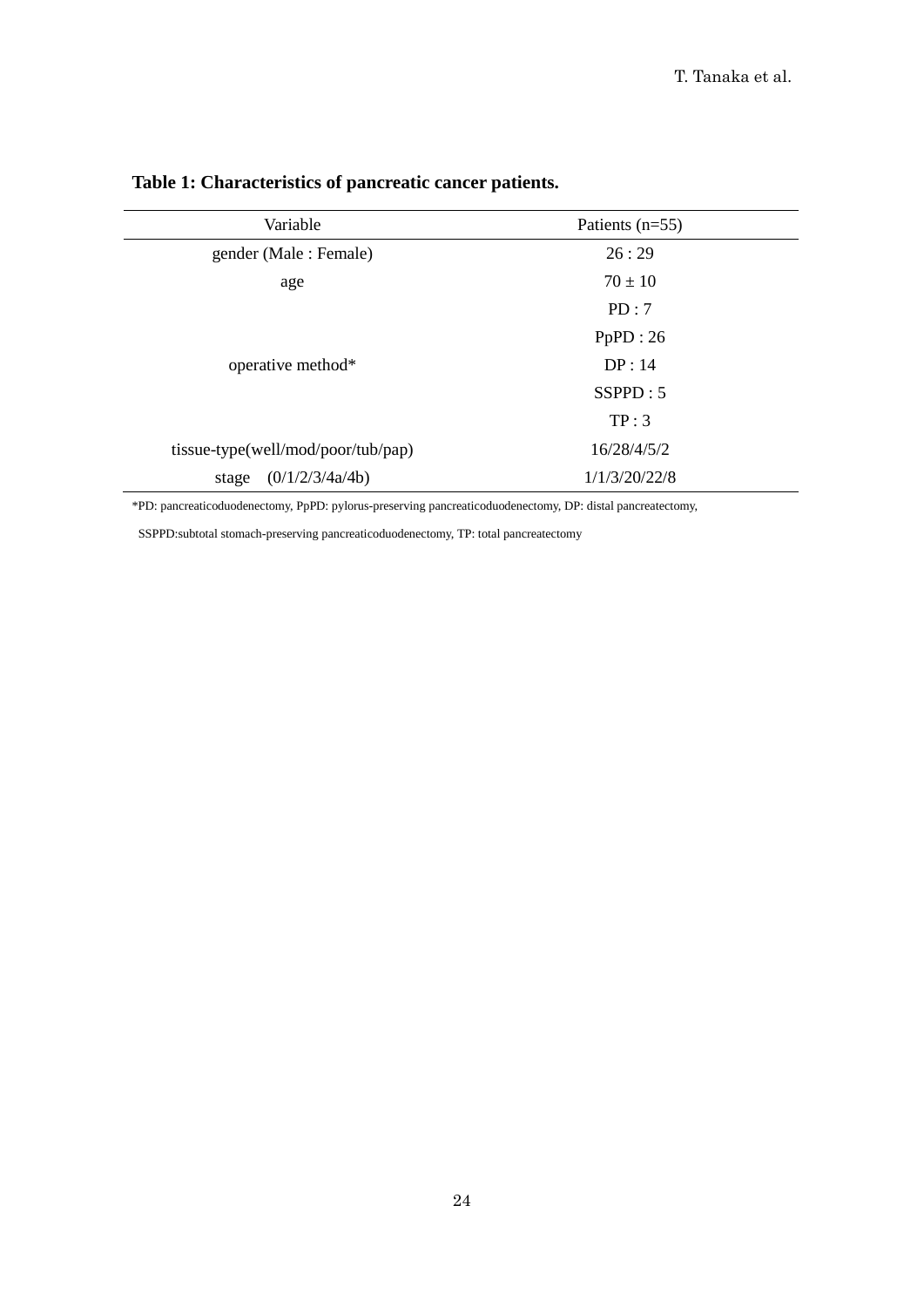| Variable              |                | Patients $(n=68)$ |                  |                  |                  |
|-----------------------|----------------|-------------------|------------------|------------------|------------------|
|                       |                | <b>IPMA</b>       | NI-PIMC          | MI-IPMC          | <b>IC-IPMC</b>   |
|                       |                | $(n=37)$          | $(n=15)$         | $(n=7)$          | $(n=9)$          |
| gender (Male: Female) |                | 25:12             | 8:7              | 2:5              | 5:4              |
| age                   |                | $70+10$           | $68 + 7$         | $66 \pm 10$      | $76 + 6$         |
| size of cyst (mm)     |                | $30+12$           | $40+15$          | $33\pm9$         | $60+26$          |
| type                  | main duct type | 4                 | $\overline{2}$   | 5                | 3                |
|                       | mixed type     | 12                | 11               | $\overline{2}$   | 6                |
|                       | branch type    | 21                | $\overline{2}$   | $\theta$         | $\boldsymbol{0}$ |
| operative method*     | <b>PD</b>      | 1                 | 1                | 1                | $\overline{2}$   |
|                       | PpPD           | 8                 | 10               | $\overline{2}$   | $\overline{2}$   |
|                       | DP             | $\overline{7}$    | $\overline{2}$   | 3                | $\overline{2}$   |
|                       | <b>PHRSD</b>   | 6                 | 1                | $\theta$         | $\theta$         |
|                       | <b>DPPHR</b>   | 5                 | $\theta$         | 1                | 1                |
|                       | <b>SDR</b>     | 6                 | $\boldsymbol{0}$ | $\boldsymbol{0}$ | $\boldsymbol{0}$ |
|                       | Segmentectomy  | 4                 | 1                | $\theta$         | 1                |
|                       | TP             | $\overline{0}$    | $\theta$         | 0                | 1                |

# **Table 2 Characteristics of IPMN patients.**

\*PD: pancreaticoduodenectomy, PpPD: pylrus-preserving pancreaticoduodenectomy, DP: distal pancreatectomy,

PHRSD: pancreatic head resection with segmental duodenectomy, DPPHR: duodenum preserving pancreas head resection,

SDR: segmental duodenal resection, TP: total pancreatectomy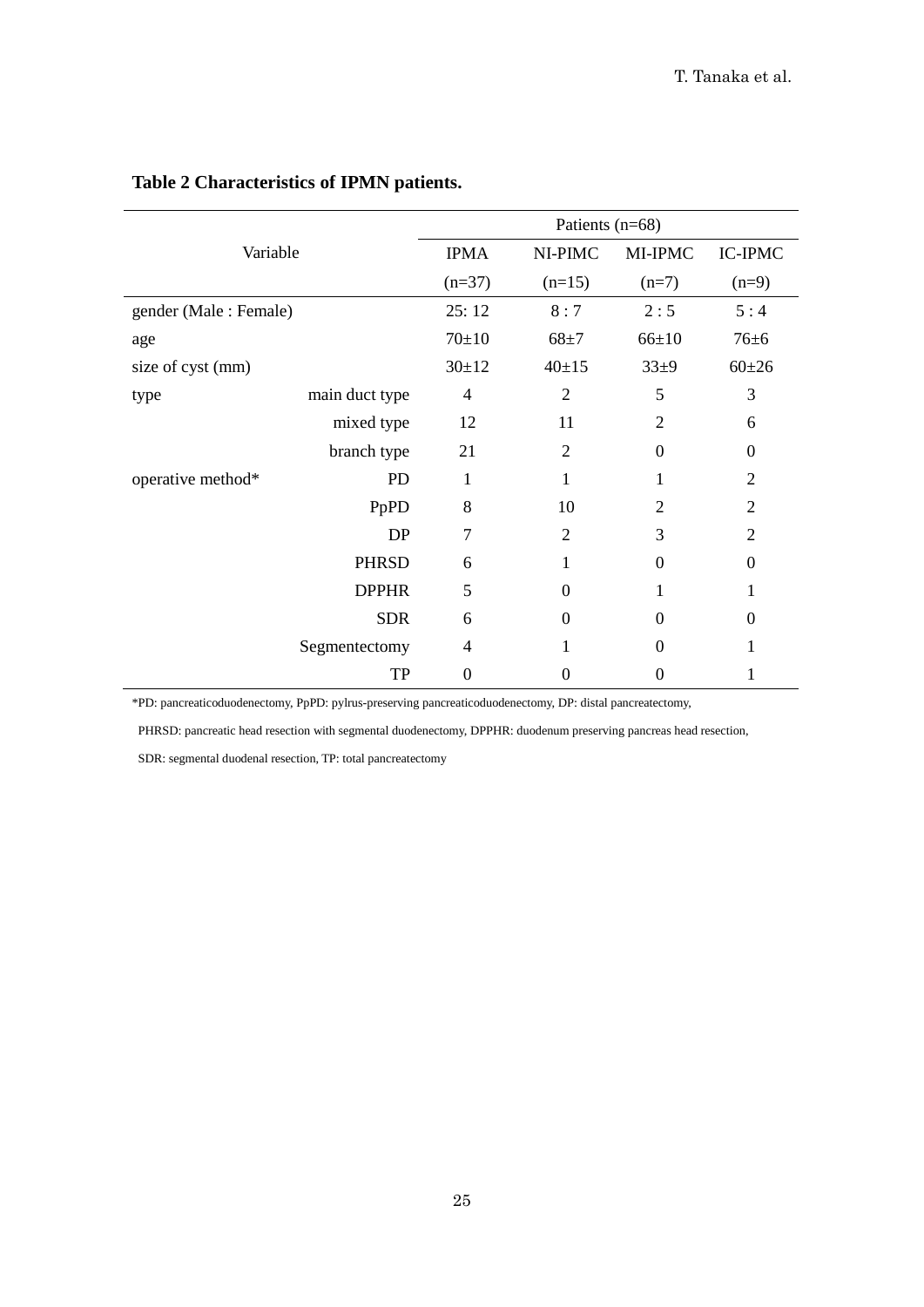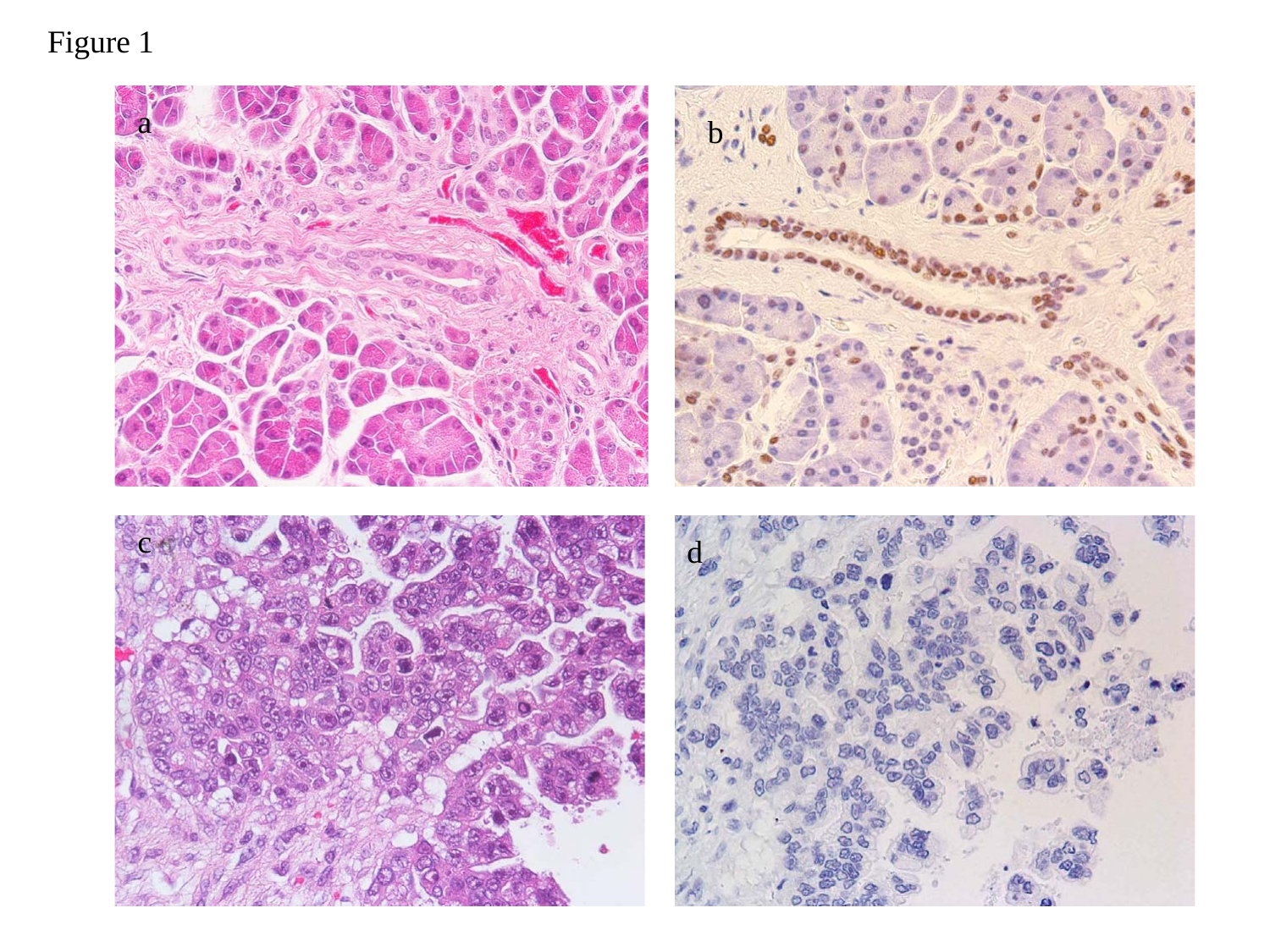SOX9 positive rate (%)

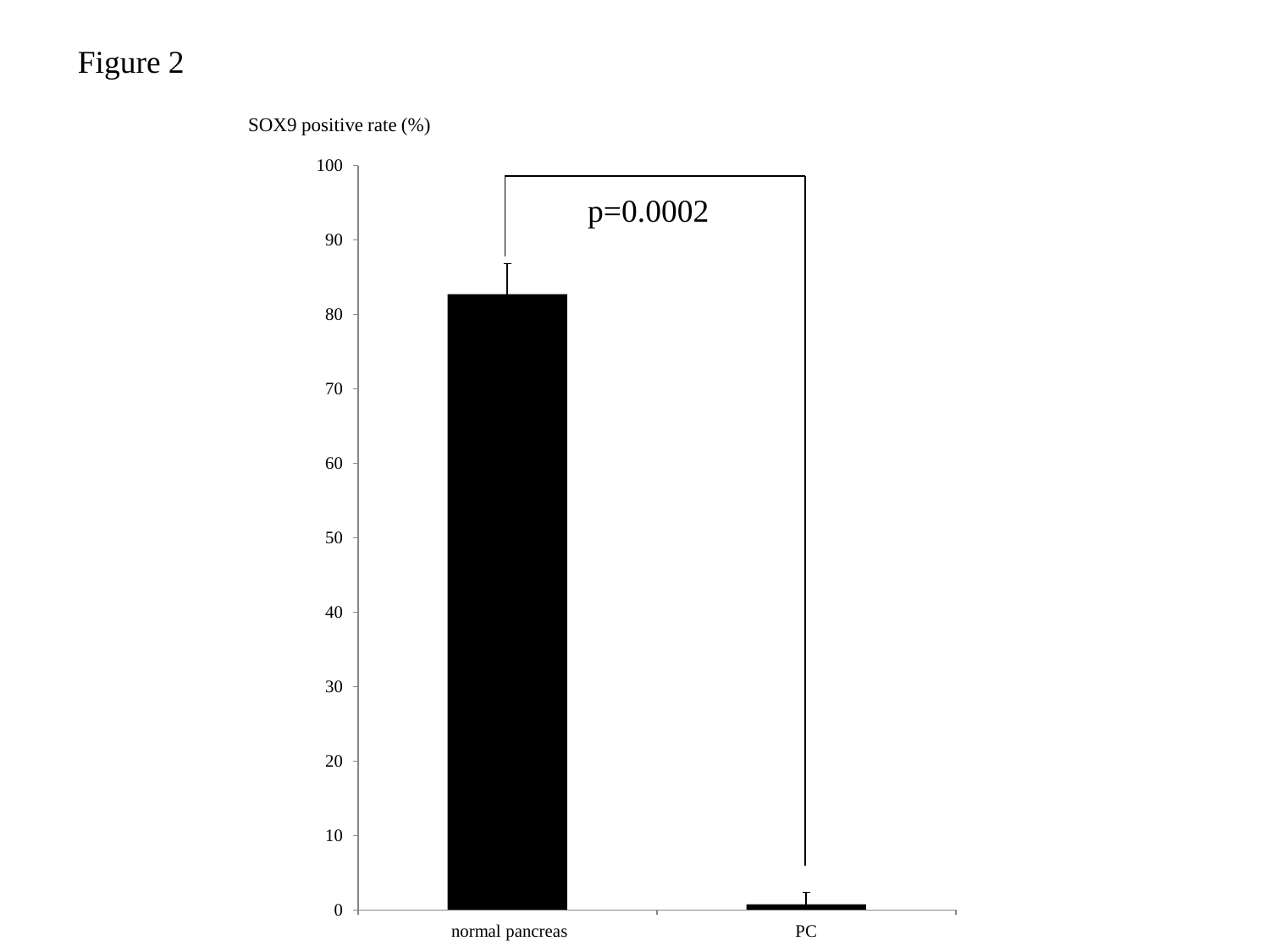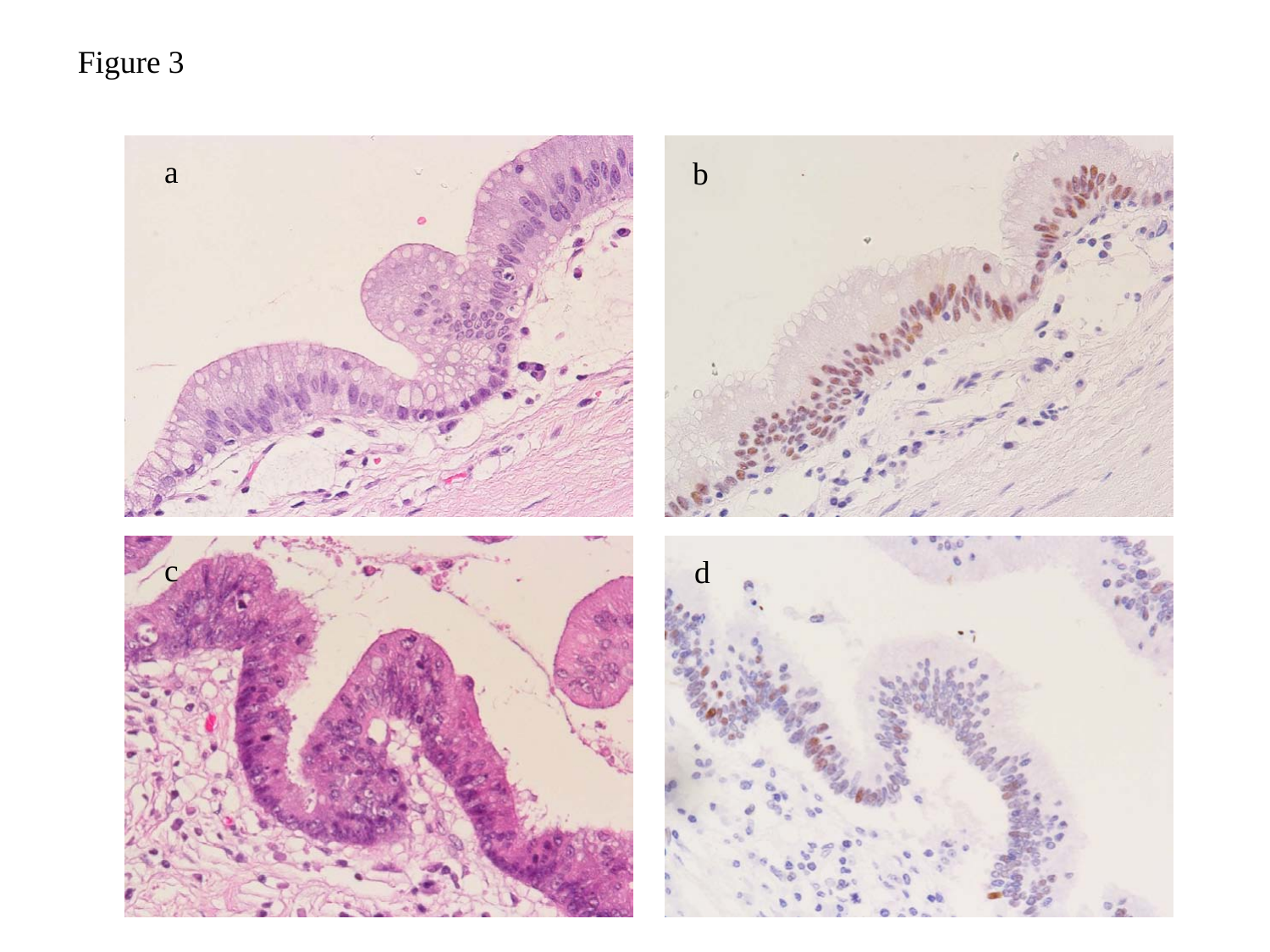